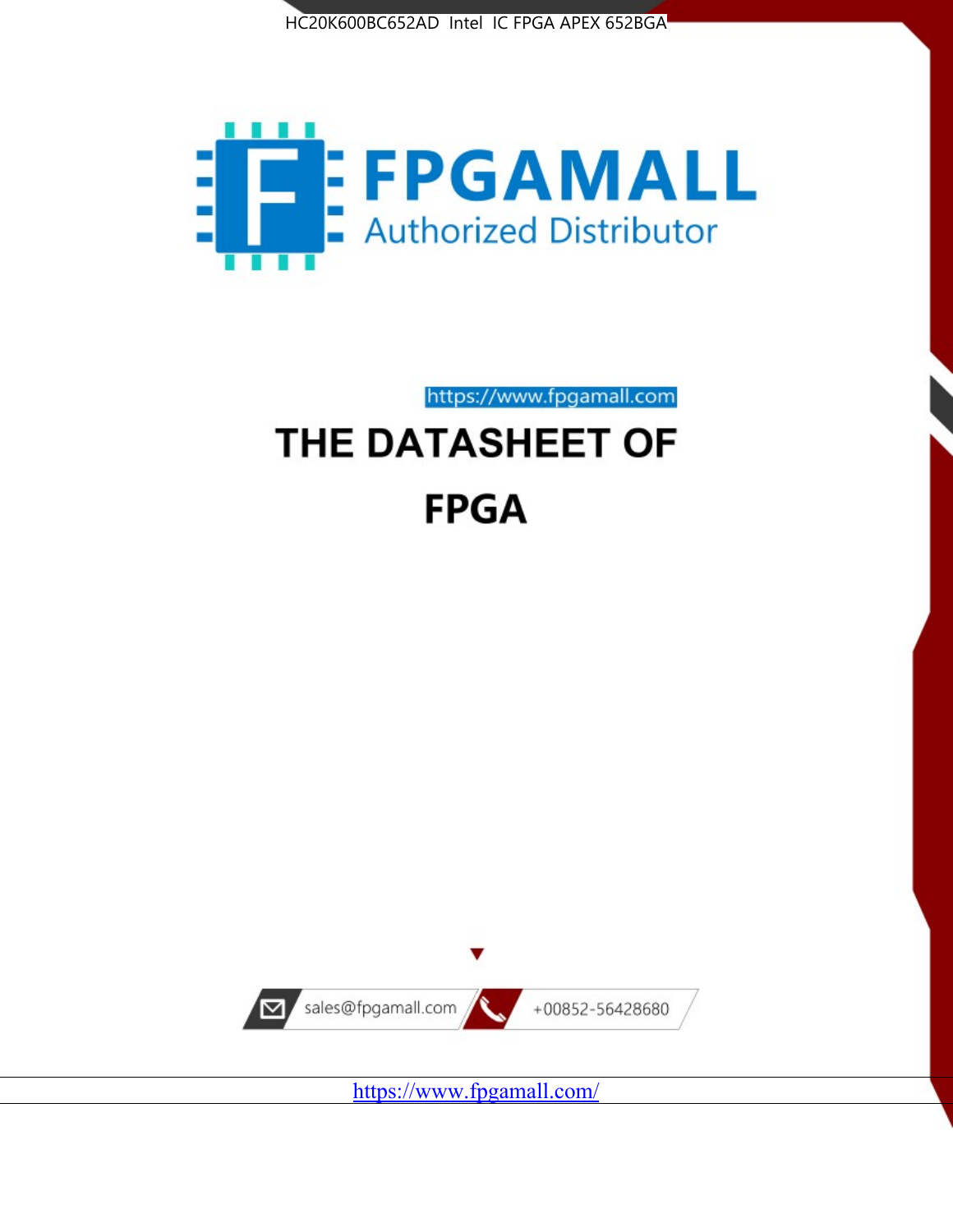

## **Section II. HardCopy APEX Device Family Data Sheet**

This section provides designers with the data sheet specifications for HardCopy<sup>®</sup> APEX<sup>™</sup> devices. These chapters contain feature definitions of the internal architecture, configuration and JTAG boundary-scan testing information, DC operating conditions, AC timing parameters, a reference to power consumption, and ordering information for HardCopy APEX devices.

This section contains the following:

- Chapter 7, Introduction to HardCopy APEX Devices
- Chapter 8, Description, Architecture, and Features
- Chapter 9, Boundary-Scan Support
- Chapter 10, Operating Conditions

**Revision History** Refer to each chapter for its own specific revision history. For information on when each chapter was updated, refer to the Chapter Revision Dates section, which appears in the complete handbook.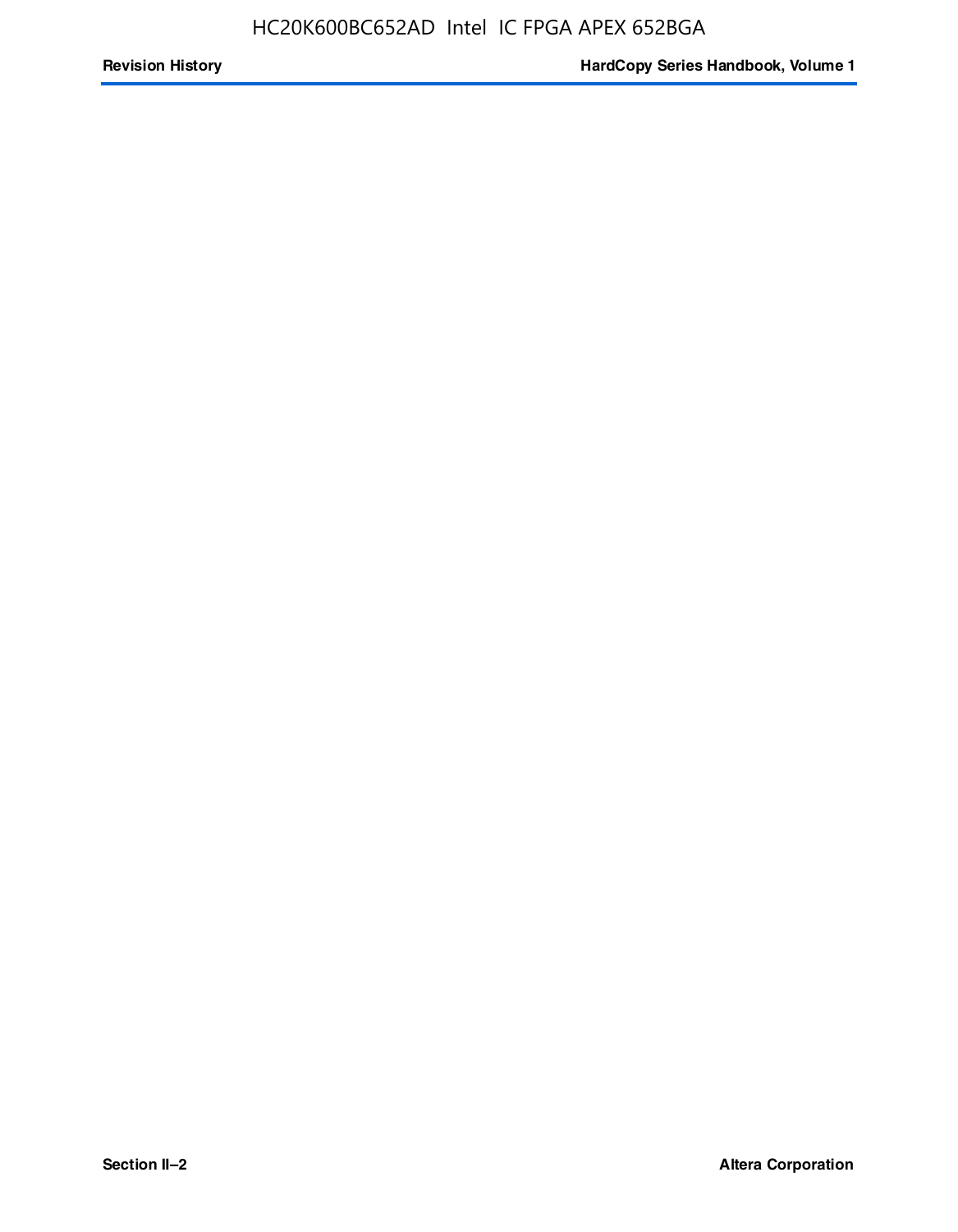

# **7. Introduction to HardCopy APEX Devices**

#### **H51006-2.3**

| <b>Introduction</b> | HardCopy® APEX™ devices enable high-density APEX 20KE device<br>technology to be used in high-volume applications where significant cost<br>reduction is desired. HardCopy APEX devices are physically and<br>functionally compatible with APEX 20KC and APEX 20KE devices. They<br>combine the time-to-market advantage, performance, and flexibility of<br>APEX 20KE devices with the ability to move to high-volume, low-cost<br>devices for production. The migration process from an APEX 20KE<br>device to a HardCopy APEX device is fully automated, with designer<br>involvement limited to providing a few Quartus® II software-generated<br>output files.                                                                                                                                                |
|---------------------|--------------------------------------------------------------------------------------------------------------------------------------------------------------------------------------------------------------------------------------------------------------------------------------------------------------------------------------------------------------------------------------------------------------------------------------------------------------------------------------------------------------------------------------------------------------------------------------------------------------------------------------------------------------------------------------------------------------------------------------------------------------------------------------------------------------------|
| Features            | HardCopy APEX devices are manufactured using an 0.18-um CMOS<br>six-layer-metal process technology:<br>Preserves functionality of a configured APEX 20KC or APEX 20KE<br>device<br>Pin-compatible with APEX 20KC or APEX 20KE devices<br>Meets or exceeds timing of configured APEX 20KE and APEX 20KC<br>devices<br>Optional emulation of original programmable logic device (PLD)<br>programming sequence<br>High-performance, low-power device<br>MultiCore architecture integrating embedded memory and look-up<br>table (LUT) logic used for register-intensive functions<br>Embedded system blocks (ESBs) used to implement memory<br>functions, including first-in first-out (FIFO) buffers, dual-port RAM,<br>and content-addressable memory (CAM)<br>Customization performed through metallization layers |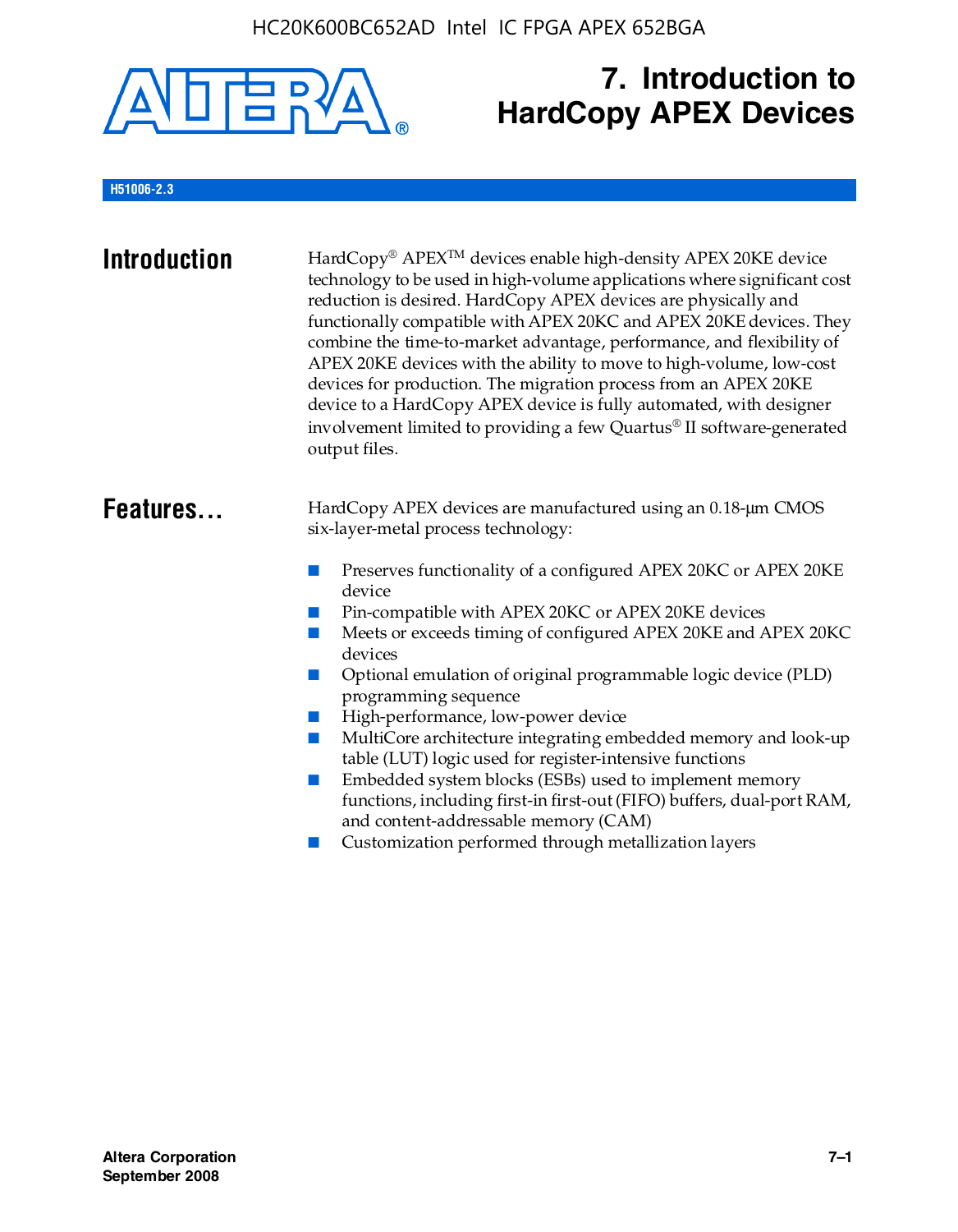High-density architecture:

- 400,000 to 1.5 million typical gates (Table 7–1)
- Up to 51,840 logic elements (LEs)
- Up to 442,368 RAM bits that can be used without reducing available logic

| Table 7-1. HardCopy APEX Device Features<br>Note $(1)$                                       |           |           |           |           |
|----------------------------------------------------------------------------------------------|-----------|-----------|-----------|-----------|
| <b>HC20K600</b><br><b>HC20K1000</b><br><b>HC20K400</b><br><b>HC20K1500</b><br><b>Feature</b> |           |           |           |           |
| Maximum system gates                                                                         | 1,052,000 | 1,537,000 | 1,772,000 | 2,392,000 |
| <b>Typical gates</b>                                                                         | 400.000   | 600,000   | 1.000.000 | 1,500,000 |
| <b>LEs</b>                                                                                   | 16.640    | 24.320    | 38.400    | 51,840    |
| <b>ESBs</b>                                                                                  | 104       | 152       | 160       | 216       |
| Maximum RAM bits                                                                             | 212.992   | 311,296   | 327.680   | 442,368   |
| Phase-locked loops (PLLs)                                                                    | 4         | 4         | 4         | 4         |
| Maximum macrocells                                                                           | 1.664     | 2,432     | 2,560     | 3,456     |
| Maximum user I/O pins                                                                        | 488       | 588       | 708       | 808       |

#### *Note to Table 7–1:*

(1) The embedded IEEE Std. 1149.1 Joint Test Action Group (JTAG) boundary-scan circuitry contributes up to 57,000 additional gates.

## **...and More Features**

#### Low-power operation:

- 1.8-V supply voltage (Table  $7-2$ )
- MultiVolt I/O support for 1.8-, 2.5-, and 3.3-V interfaces
- ESBs offering power-saving mode

Flexible clock management circuitry with up to four phase-locked loops (PLLs):

- Built-in low-skew clock tree
- Up to eight global clock signals
- ClockLock feature reducing clock delay and skew
- ClockBoost feature providing clock multiplication and division
- ClockShift feature providing clock phase and delay shifting

Powerful I/O features:

■ Compliant with peripheral component interconnect Special Interest Group (PCI SIG) *PCI Local Bus Specification, Revision 2.2* for 3.3-V operation at 33 or 66 MHz and 32 or 64 bits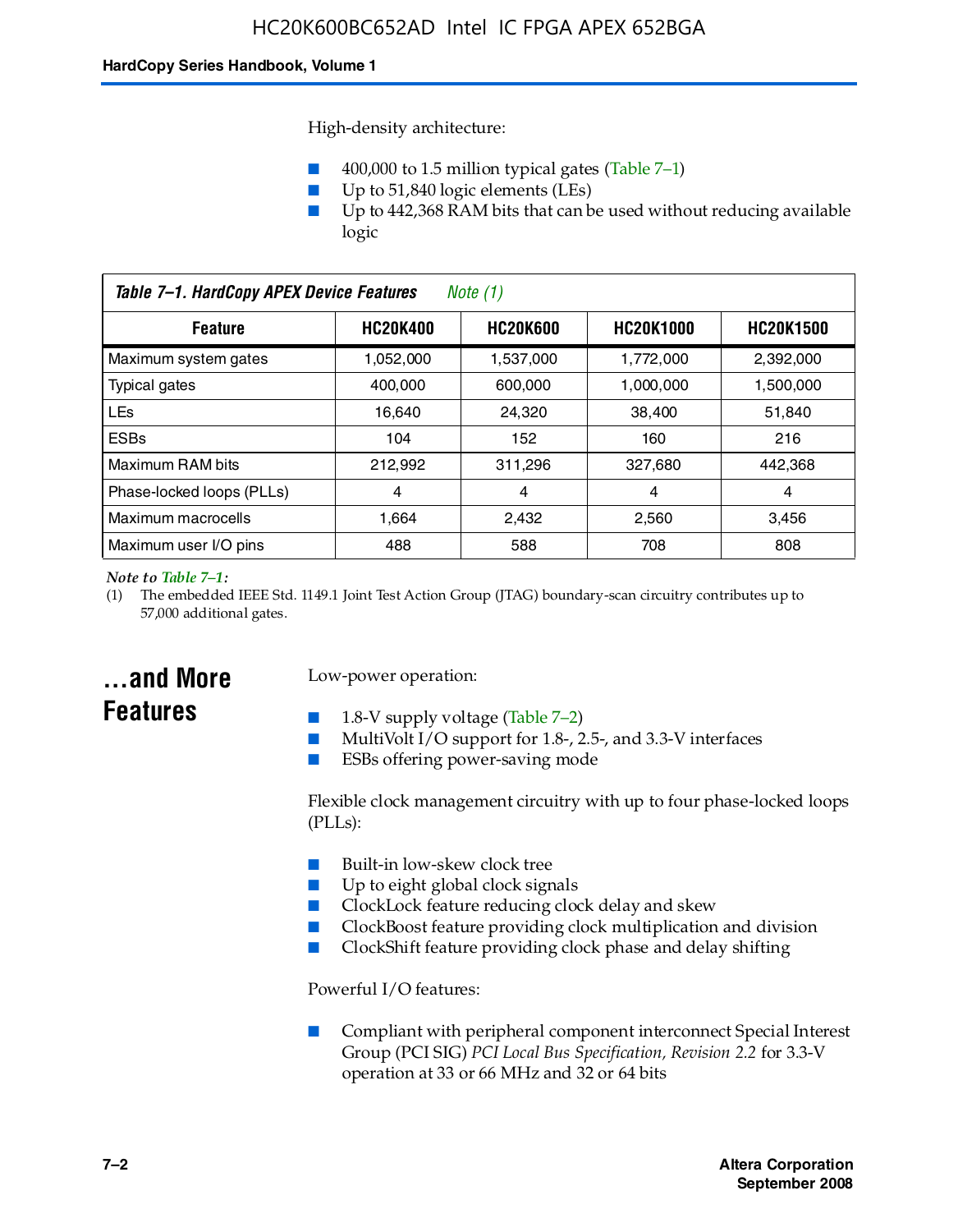- Support for high-speed external memories, including double-data rate (DDR), synchronous dynamic RAM (SDRAM), and zero-bus-turnaround (ZBT) static RAM (SRAM)
- 16 input and 16 output LVDS channels
- Fast  $t_{CO}$  and  $t_{SU}$  times for complex logic
- MultiVolt I/O support for 1.8-V, 2.5-V, and 3.3-V interfaces
- Individual tri-state output enable control for each pin
- Output slew-rate control to reduce switching noise
- Support for advanced I/O standards, including LVDS, LVPECL, PCI-X, AGP, CTT, SSTL-3 and SSTL-2, GTL+, and HSTL Class I
- Supports hot-socketing operation

| Table 7-2. HardCopy APEX Device Supply Voltages             |                                  |
|-------------------------------------------------------------|----------------------------------|
| <b>Feature</b><br><b>Voltage</b>                            |                                  |
| Internal supply voltage (V <sub>CCINT</sub> )               | 1.8 V                            |
| MultiVolt I/O interface voltage levels (V <sub>CCIO</sub> ) | 1.8 V, 2.5 V, 3.3 V, 5.0 V $(1)$ |

#### *Note to Table 7–2:*

(1) HardCopy APEX devices can be 5.0-V tolerant by using an external resistor.

HardCopy APEX device implementation features:

- Customized interconnect for each design
- HardCopy APEX devices preserve APEX 20K device MegaLAB structure, LEs, ESBs, I/O element (IOE), PLLs, and LVDS circuitry
- Up to four metal layers customizable for customer designs
- Completely automated proprietary design migration flow
	- Testability analysis and fix
	- Automatic test pattern generation (ATPG)
	- Automatic place and route
	- Static timing analysis
	- Static functional verification
	- Physical verification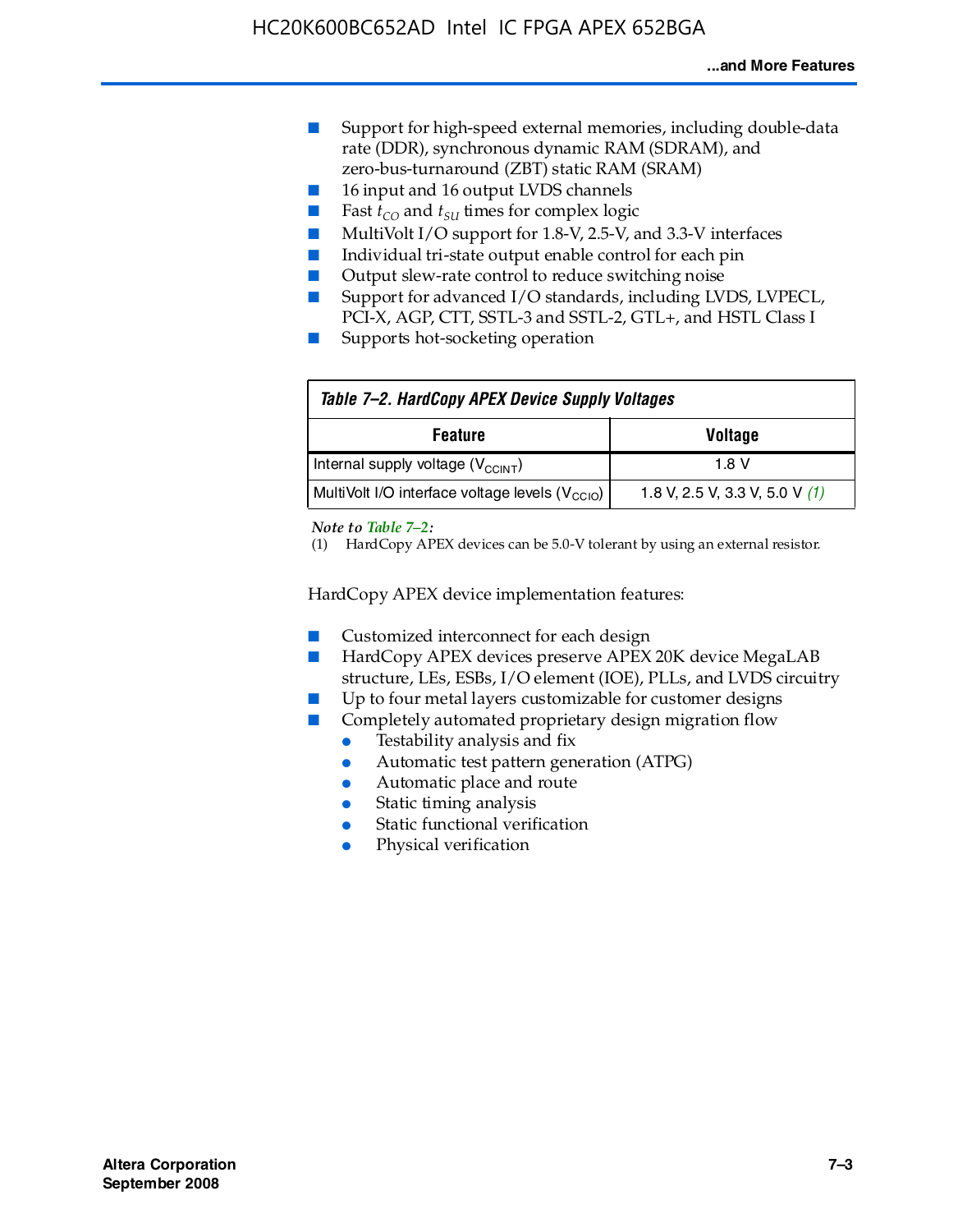Tables 7–3 through 7–6 show the HardCopy APEX device ball-grid array (BGA) and FineLine BGA package options, I/O counts, and sizes.

| Table 7-3. HardCopy APEX Device BGA Package Options and I/O Count<br>Note $(1)$ |             |  |
|---------------------------------------------------------------------------------|-------------|--|
| <b>Device</b>                                                                   | 652-Pin BGA |  |
| HC20K400                                                                        | 488         |  |
| HC20K600                                                                        | 488         |  |
| HC20K1000                                                                       | 488         |  |
| HC20K1500                                                                       | 488         |  |

*Table 7–4. HardCopy APEX Device FineLine BGA Package Options and I/O Count Note (1)*

| <b>Device</b>   | 672-Pin | 1,020-Pin |
|-----------------|---------|-----------|
| HC20K400        | 488     |           |
| <b>HC20K600</b> | 508     | 588       |
| HC20K1000       | 508     | 708       |
| HC20K1500       |         | 808       |

*Note to Tables 7–3 and 7–4:*

(1) I/O counts include dedicated input and clock pins.

| Table 7–5. HardCopy APEX Device BGA Package Sizes            |       |  |
|--------------------------------------------------------------|-------|--|
| 652-Pin BGA<br><b>Feature</b>                                |       |  |
| Pitch (mm)                                                   | 1.27  |  |
| Area $(mm2)$                                                 | 2.025 |  |
| Length $\times$ width (mm $\times$ mm)<br>$45.0 \times 45.0$ |       |  |

| Table 7–6. HardCopy APEX Device FineLine BGA Package Sizes                 |      |       |  |
|----------------------------------------------------------------------------|------|-------|--|
| 1,020-Pin<br>672-Pin<br><b>Feature</b>                                     |      |       |  |
| Pitch (mm)                                                                 | 1.00 | 1.00  |  |
| Area $(mm2)$                                                               | 729  | 1,089 |  |
| Length $\times$ width (mm $\times$ mm)<br>$33 \times 33$<br>$27 \times 27$ |      |       |  |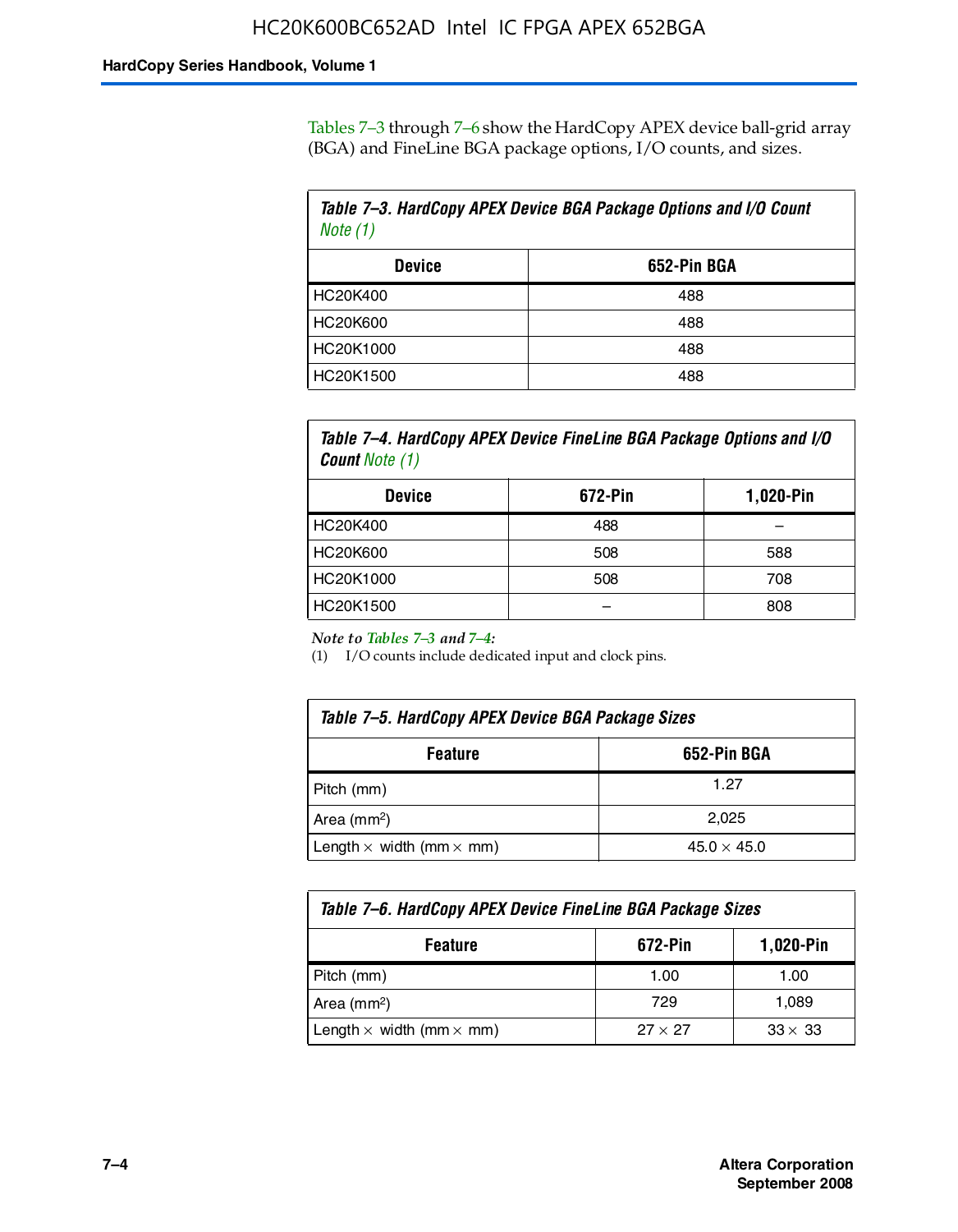## **Document Revision History**

Table 7–7 shows the revision history for this chapter.

| Table 7-7. Document Revision History |                                                                                                         |                           |
|--------------------------------------|---------------------------------------------------------------------------------------------------------|---------------------------|
| <b>Date and Document</b><br>Version  | <b>Changes Made</b>                                                                                     | <b>Summary of Changes</b> |
| September 2008,<br>V <sub>2.3</sub>  | Updated chapter number and metadata.                                                                    |                           |
| June 2007, v2.2                      | Minor text edits.                                                                                       |                           |
| December 2006<br>v2.1                | Updated revision history.                                                                               |                           |
| <b>March 2006</b>                    | Formerly chapter 9; no content change.                                                                  |                           |
| January 2005<br>v2.0                 | Update device names and other minor textual changes                                                     |                           |
| June 2003<br>v1.0                    | Initial release of Chapter 9, Introduction to HardCopy APEX<br>Devices, in the HardCopy Device Handbook |                           |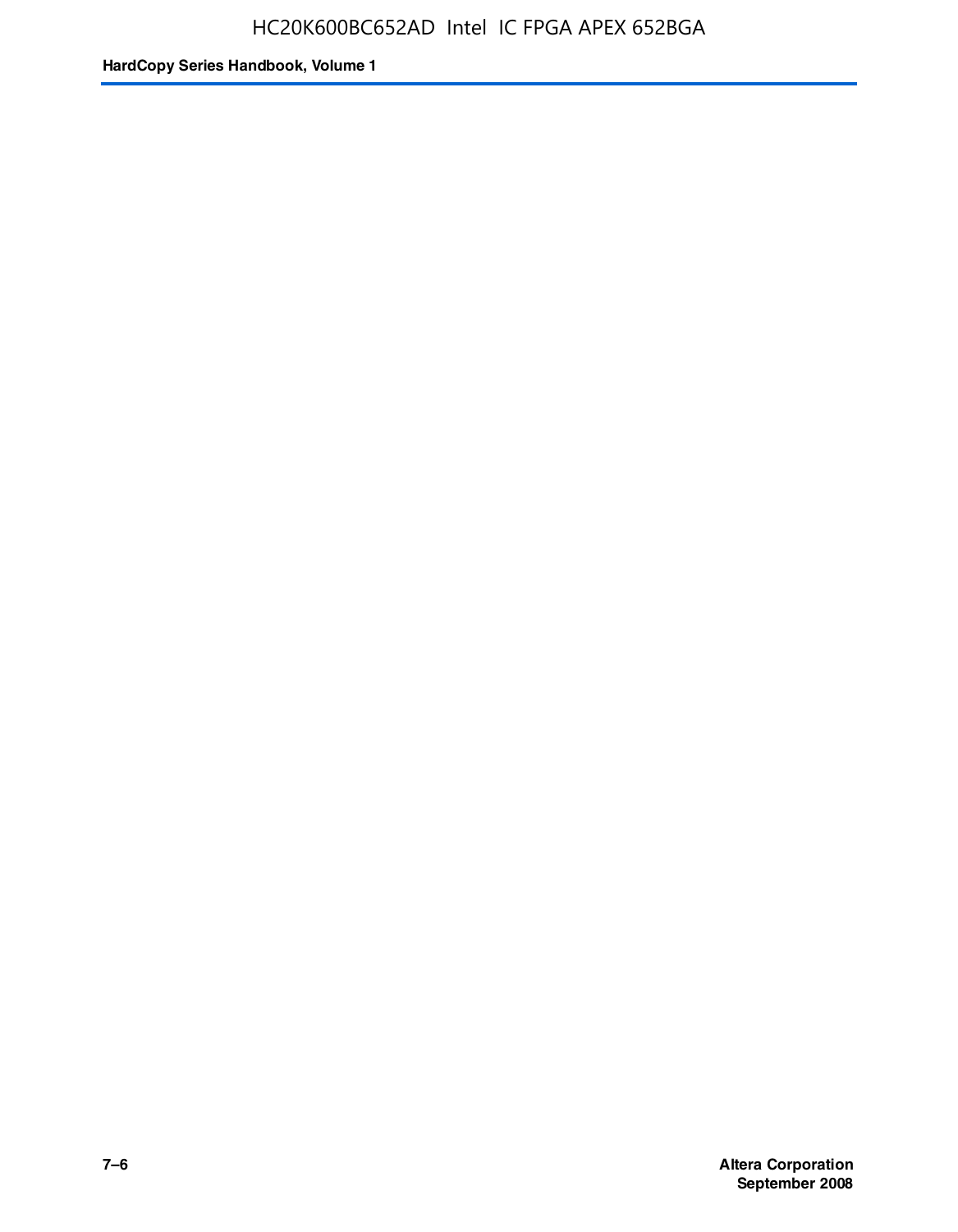

## **8. Description, Architecture, and Features**

#### **H51007-2.3**

**Introduction** HardCopy<sup>®</sup> APEX<sup>TM</sup> devices extend the flexibility of high-density FPGAs to a cost-effective, high-volume production solution. The migration process from an Altera® FPGA to a HardCopy APEX device offers seamless migration of a high-density system-on-a-programmable-chip (SOPC) design to a low-cost alternative device with minimal risk. Using HardCopy APEX devices, Altera's SOPC solutions can be leveraged from prototype to production, while reducing costs and speeding time-to-market.

> A significant benefit of HardCopy devices is that customers do not need to be involved in the device migration process. Unlike application-specific integrated circuit (ASIC) development, the HardCopy design flow does not require generation of test benches, test vectors, or timing and functional simulation. The HardCopy migration process only requires the Quartus® II software-generated output files from a fully functional APEX 20KE or APEX 20KC device. Altera performs the migration and delivers functional prototypes in as few as seven weeks.

A risk-free alternative to ASICs, HardCopy APEX devices are customizable, full-featured devices created by Altera's proprietary design migration methodology. They are based on Altera's industry-leading high-density device architecture and use an area-efficient sea-of-logic-elements (SOLE) core.

HardCopy APEX devices retain all the same features as the APEX 20KE and APEX 20KC devices, which combine the strength of LUT-based and product-term-based devices in conjunction with the same embedded memory structures. All routing resources that were programmable in the APEX 20K device family are replaced by custom interconnect, resulting in a considerable die size reduction and subsequent cost saving.

The SRAM configuration cells of the original FPGA are replaced in HardCopy APEX devices by metal elements, which define the function of each logic element (LE), embedded memory, and I/O cell in the device. These resources are connected to each other using the same metallization layers. Once a HardCopy APEX device has been manufactured, the functionality of the device is fixed and no programming is possible. Altera performs the migration of the original FPGA design to an equivalent HardCopy APEX device using a proprietary design migration flow.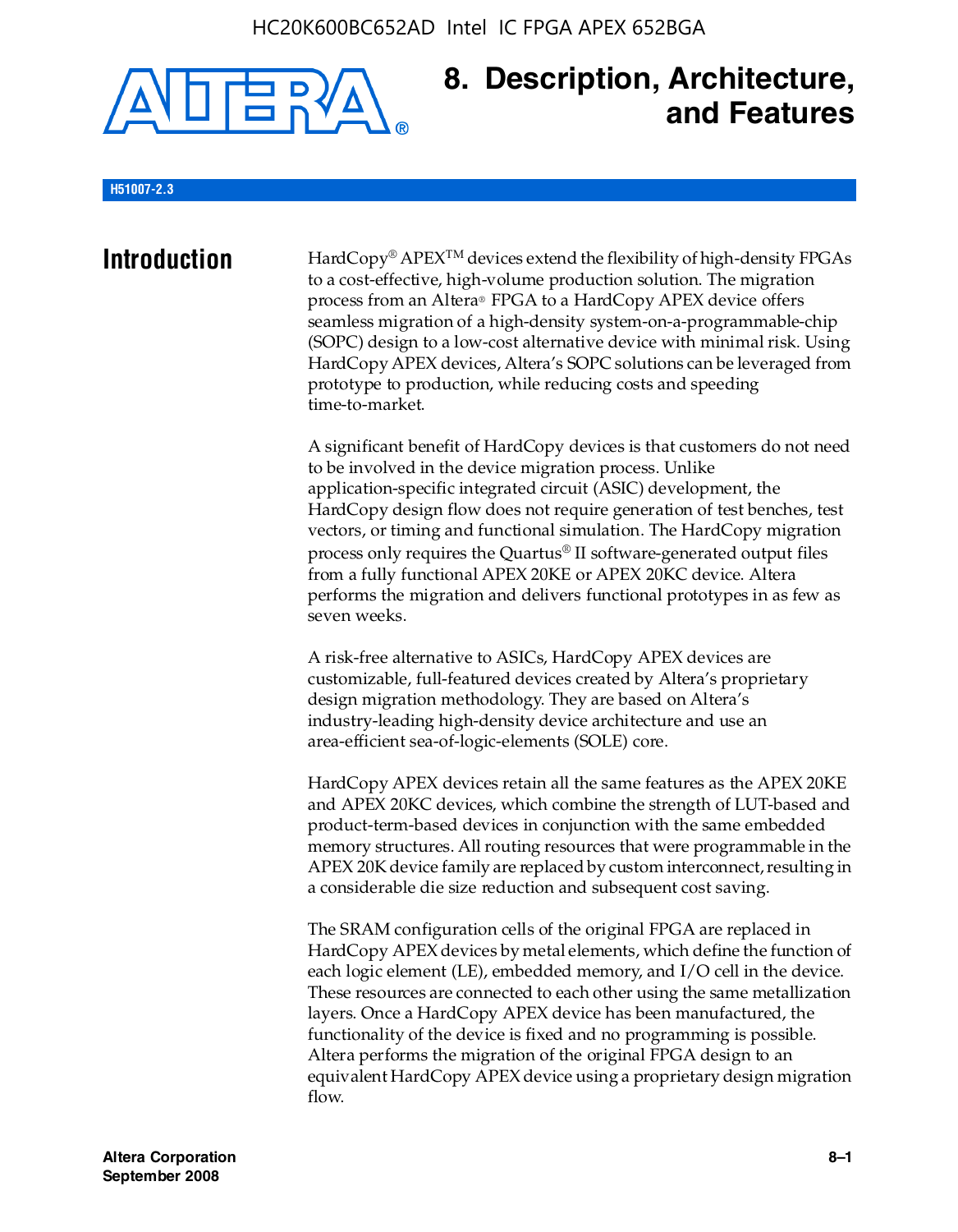The migration of a FPGA to a HardCopy APEX device begins with a user design that has been implemented in an APEX 20KE or APEX 20KC device. Table 8–1 shows the device equivalence for HardCopy and APEX 20KE or APEX 20KC devices.

| Table 8-1. HardCopy and APEX 20KE or APEX 20C Device Equivalence                  |            |            |  |
|-----------------------------------------------------------------------------------|------------|------------|--|
| <b>APEX 20KC Device</b><br><b>HardCopy APEX Device</b><br><b>APEX 20KE Device</b> |            |            |  |
| HC20K1500                                                                         | EP20K1500E | EP20K1500C |  |
| HC20K1000                                                                         | EP20K1000E | EP20K1000C |  |
| <b>HC20K600</b>                                                                   | EP20K600E  | EP20K600C  |  |
| HC20K400                                                                          | EP20K400E  | EP20K400C  |  |

 $\mathbb{I}$  To ensure HardCopy device performance and functionality, the APEX 20K design must be completely debugged before committing the design to HardCopy device migration.

HardCopy APEX device implementation begins with extracting the Quartus II software-generated SRAM Object File (**.sof**) and converting its connectivity information into a structural Verilog HDL netlist. This netlist is then placed and routed in a similar fashion to a gate array. There are no dedicated routing channels. The router can exploit all available metal layers (up to four) and route over LE cells and other functional blocks. Altera's proprietary architecture and design methodology will guarantee virtually 100% routing of any APEX 20KE or APEX 20KC design compiled and fitted successfully using the Quartus II software. Place and route is timing-driven and will comply with the timing constraints of the original FPGA design as specified in the Quartus II software. Figure 8–1 shows a diagram of the HardCopy APEX device architecture.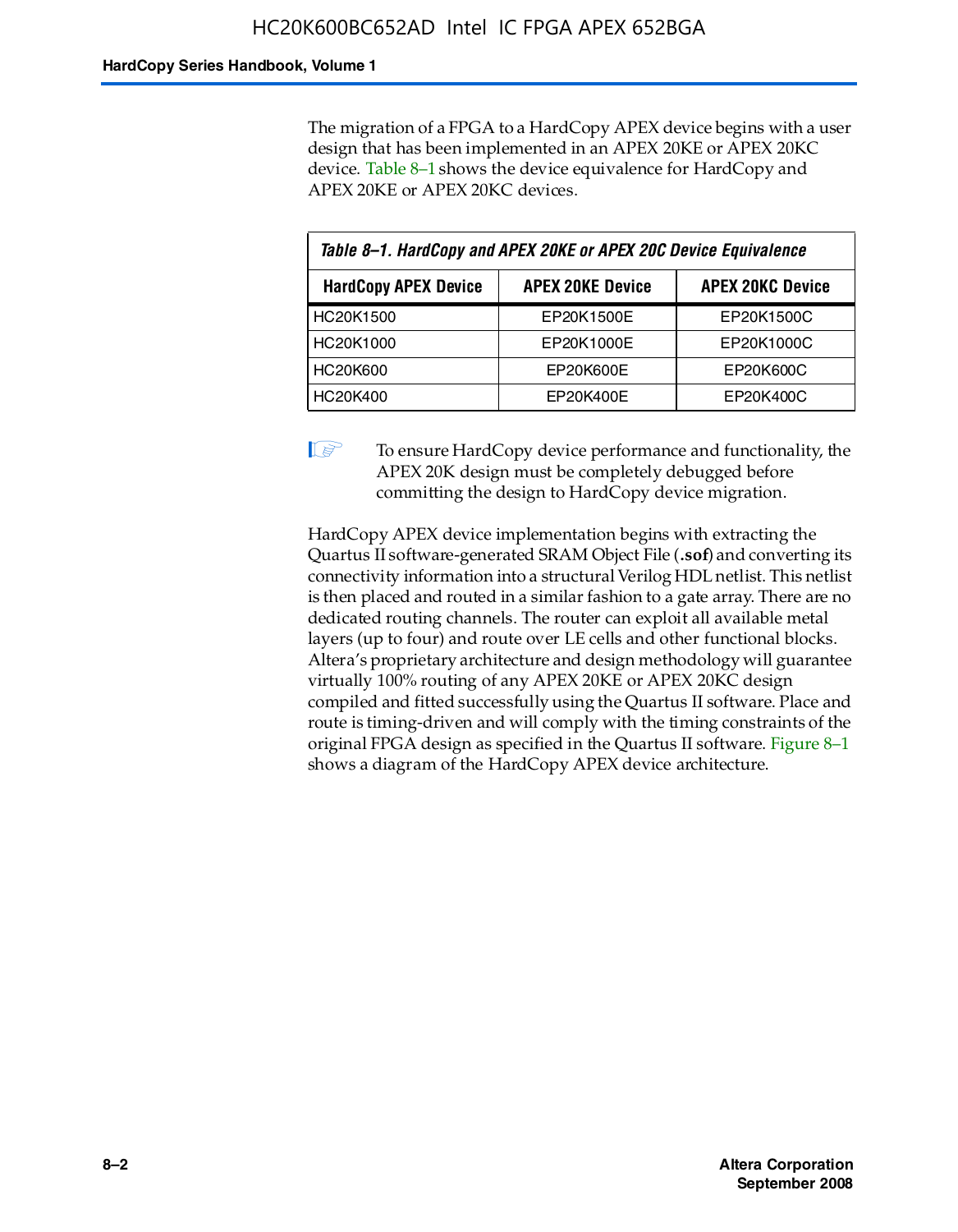



The strip of auxiliary gates (SOAG) is an Altera proprietary feature designed into the HardCopy APEX device and is used during the HardCopy device implementation process. The SOAG structures can be configured into several different types of functions through the use of metallization. For example, high fanout signals require adequate buffering, so buffers are built out of SOAG cells for this purpose.

HardCopy APEX devices include the same advanced features as the APEX 20KE and APEX 20KC devices, such as enhanced I/O standard support, content-addressable memory (CAM), additional global clocks, and enhanced ClockLock circuitry. Table 8–2 lists the features included in HardCopy APEX devices.

| Table 8–2. HardCopy APEX Device Features (Part 1 of 2) |                                                                                                                                     |  |  |
|--------------------------------------------------------|-------------------------------------------------------------------------------------------------------------------------------------|--|--|
| <b>Feature</b>                                         | <b>HardCopy Devices</b>                                                                                                             |  |  |
| MultiCore system integration                           | Full support                                                                                                                        |  |  |
| Hot-socketing support                                  | Full support                                                                                                                        |  |  |
| 32-/64-bit, 33-MHz PCI                                 | Full compliance                                                                                                                     |  |  |
| 32-/64-bit, 66-MHz PCI                                 | Full compliance                                                                                                                     |  |  |
| MultiVolt I/O operation                                | 1.8-V, 2.5-V, or 3.3-V $V_{\text{CCIO}}$<br>V <sub>CCIO</sub> selected bank by bank<br>5.0-V tolerant with use of external resistor |  |  |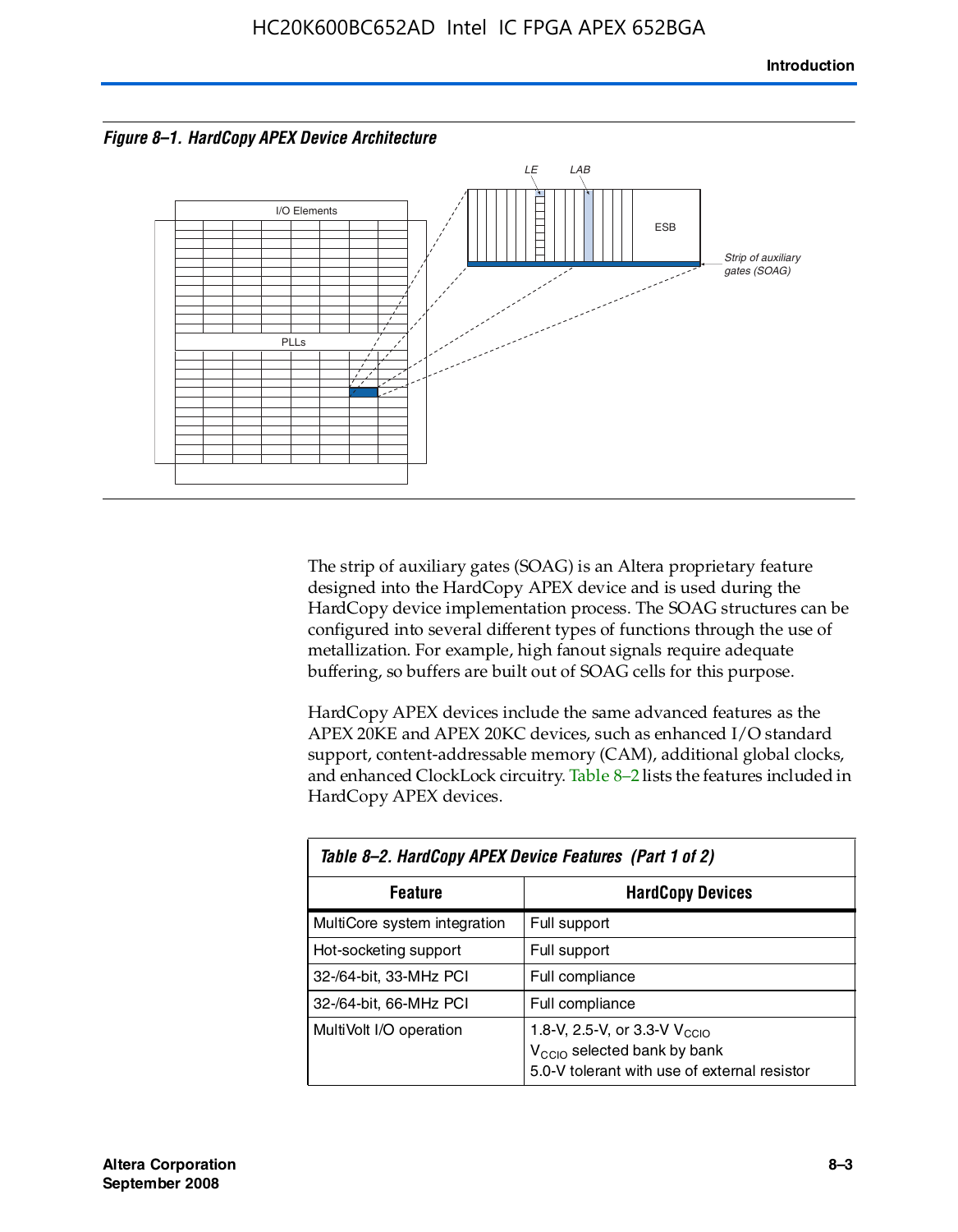| Table 8–2. HardCopy APEX Device Features (Part 2 of 2) |                                                                                                                                                                                                                                                                               |  |
|--------------------------------------------------------|-------------------------------------------------------------------------------------------------------------------------------------------------------------------------------------------------------------------------------------------------------------------------------|--|
| <b>Feature</b><br><b>HardCopy Devices</b>              |                                                                                                                                                                                                                                                                               |  |
| ClockLock support                                      | Clock delay reduction<br>$m/(n \times v)$ clock multiplication<br>Drive ClockLock output off-chip<br>External clock feedback<br>ClockShift circuitry<br>LVDS support<br>Up to four PLLs<br>ClockShift, clock phase adjustment                                                 |  |
| Dedicated clock and input pins                         | Eight                                                                                                                                                                                                                                                                         |  |
| I/O standard support                                   | 1.8-V, 2.5-V, 3.3-V, 5.0-V I/O<br>3.3-V PCI and PCI-X<br>3.3-V AGP<br><b>CTT</b><br>$GTL+$<br><b>LVCMOS</b><br><b>IVTTI</b><br>True-LVDS and LVPECL data pins<br>LVDS and LVPECL clock pins<br><b>HSTL class I</b><br>PCI-X<br>SSTL-2 class I and II<br>SSTL-3 class I and II |  |
| Memory support                                         | CAM<br>Dual-port RAM<br><b>FIFO</b><br><b>RAM</b><br><b>ROM</b>                                                                                                                                                                                                               |  |

All HardCopy APEX devices are tested using automatic test pattern generation (ATPG) vectors prior to shipment. For fully synchronous designs near 100%, fault coverage can be achieved through the built-in full-scan architecture. ATPG vectors allow the designer to focus on simulation and design verification.

Because the configuration of HardCopy APEX devices is built-in during manufacture, they cannot be configured in-system. However, if the APEX 20KE or APEC 20KC device configuration sequence must be emulated, the HardCopy APEX device has this capability.

**f all of the device features of APEX 20KE and APEX 20KC devices are** available in HardCopy APEX devices. For a detailed description of these device features, refer to the *APEX 20K Programmable Logic Device Family Data Sheet* and the *APEX 20KC Programmable Logic Device Family Data Sheet*.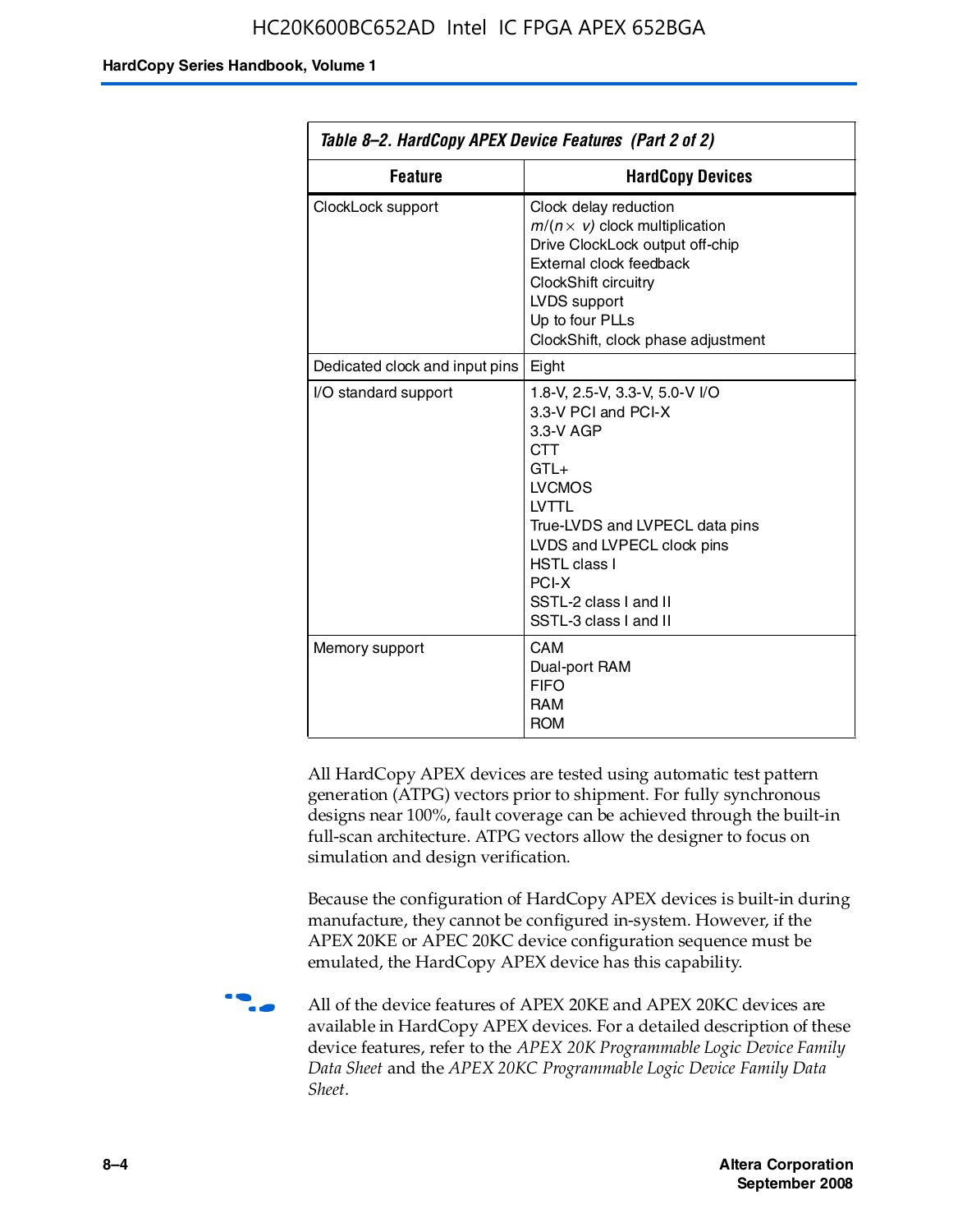#### **Differences Between HardCopy APEX and APEX 20K FPGAs**

| <b>Differences</b>   |  |  |
|----------------------|--|--|
| <b>Between</b>       |  |  |
| <b>HardCopy APEX</b> |  |  |
| and APEX 20K         |  |  |
| <b>FPGAS</b>         |  |  |

Several differences must be considered before a design is ready for implementation in HardCopy technology:

HardCopy APEX devices are only customizable at the time they are manufactured. Make sure that the original APEX 20KE or APEX 20KC device has undergone thorough testing in the end-system before deciding to proceed with migration to a HardCopy APEX device, because no changes can be made to the HardCopy APEX device after it has been manufactured.

ESBs that are configured as RAM or CAM will power-up un-initialized in the HardCopy APEX device. In the FPGA it is possible to configure, or "pre-load," the ESB memory as part of the configuration sequence, then overwrite it when the device is in normal functional mode. This pre-loaded memory feature of the FPGA is not available in HardCopy devices. If a design contains RAM or CAM with assumed data values at power-up, then the HardCopy APEX device will not operate as expected. If a design uses this feature, it should be re-compiled without the memory pre-load. ESBs configured as ROM are fully supported.

- The JTAG boundary scan order in the HardCopy APEX device is different compared to the APEX 20K device. A HardCopy BSDL file that describes the re-ordered boundary scan chain should be used.
	- **1 The BSDL files for HardCopy APEX devices are different** from the corresponding APEX 20KE or APEX 20KC devices. Download the correct HardCopy BSDL file from Altera's website at **[www.altera.com](http://www.altera.com)**.

The advanced 0.18-μm aluminum metal process is used to support both APEX 20KE and APEX 20KC devices. The performance improvement achieved by the die size reduction and metal interconnect optimization more than offsets the need for copper in this case. Altera guarantees that a target HardCopy APEX device will provide the same or better performance as in the corresponding APEX 20KE or APEX 20KC device.

**Power-up Mode and Configuration Emulation**

Unlike their FPGA counterparts, HardCopy APEX devices do not need to be configured. However, to facilitate seamless migration, configuration can be emulated in these devices. There are three modes in which a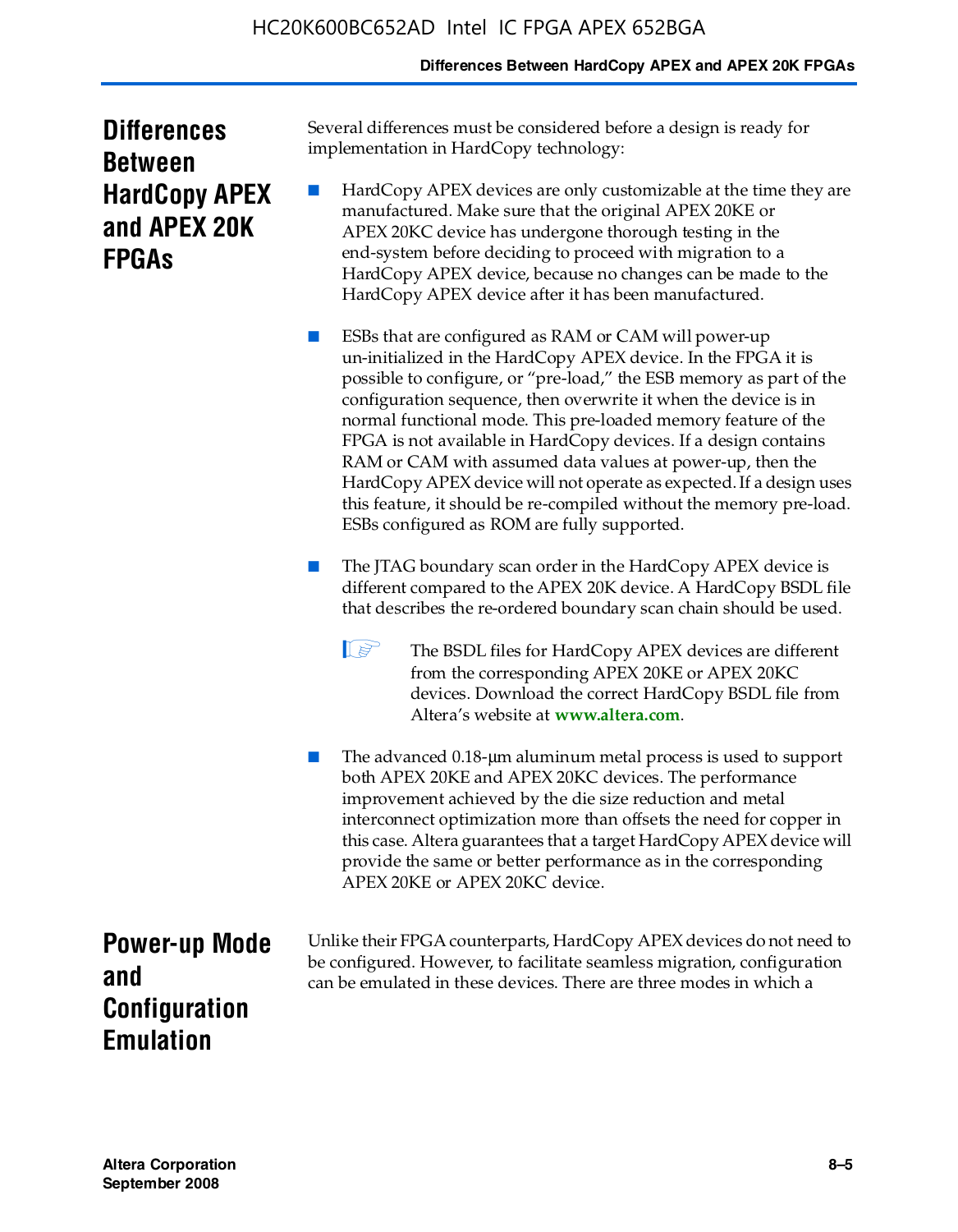HardCopy APEX device can be prepared for operation after power up: instant on, instant on after 50 ms, and configuration emulation. Each mode is described below.

■ In instant on mode, the HardCopy APEX device is available for use shortly after the device receives power. The on-chip power-on-reset (POR) circuit will set or reset all registers. The CONF\_DONE output will be tri-stated once the power-on reset has elapsed. No configuration device or configuration input signals are necessary.

In instant on after 50 ms mode, the HardCopy APEX device performs in a similar fashion to the Instant On mode, except that there is an additional delay of 50 ms (nominal), during which time the device is held in reset stage. The CONF DONE output is pulled low during this time and then tri-stated after the 50 ms have elapsed. No configuration devices or configuration input signals are necessary for this option.

In configuration emulation mode, the HardCopy APEX device undergoes an emulation of a full configuration sequence as if configured by an external processor or an EPC device. In this mode, the CONF\_DONE signal is tri-stated after the correct number of clock cycles. This mode may be useful where there is some dependency on the configuration sequence (for example, multi-device configuration or processor initialization). In this mode, the device expects to see all configuration control and data input signals.

#### **Speed Grades** Because HardCopy APEX devices are customized, no speed grading is performed. All HardCopy APEX devices will meet the timing requirements of the original FPGA of the fastest speed grade. Generally, HardCopy APEX devices will have a higher  $f_{MAX}$  than the corresponding FPGA, but the speed increase will vary on a design-by-design basis.

## **Quartus II-Generated Output Files**

The HardCopy migration process requires several Quartus II software-generated files. These key output files are listed and explained below.

- The SRAM Object File (**.sof**) contains all of the necessary information needed to configure a FPGA
- The Compiler Report File (.csf.rpt) is parsed to extract useful information about the design
- The Verilog atom-based netlist file (**.vo**) is used to check the HardCopy netlist
- The pin out information file (**.pin**) contains user signal names and I/O configuration information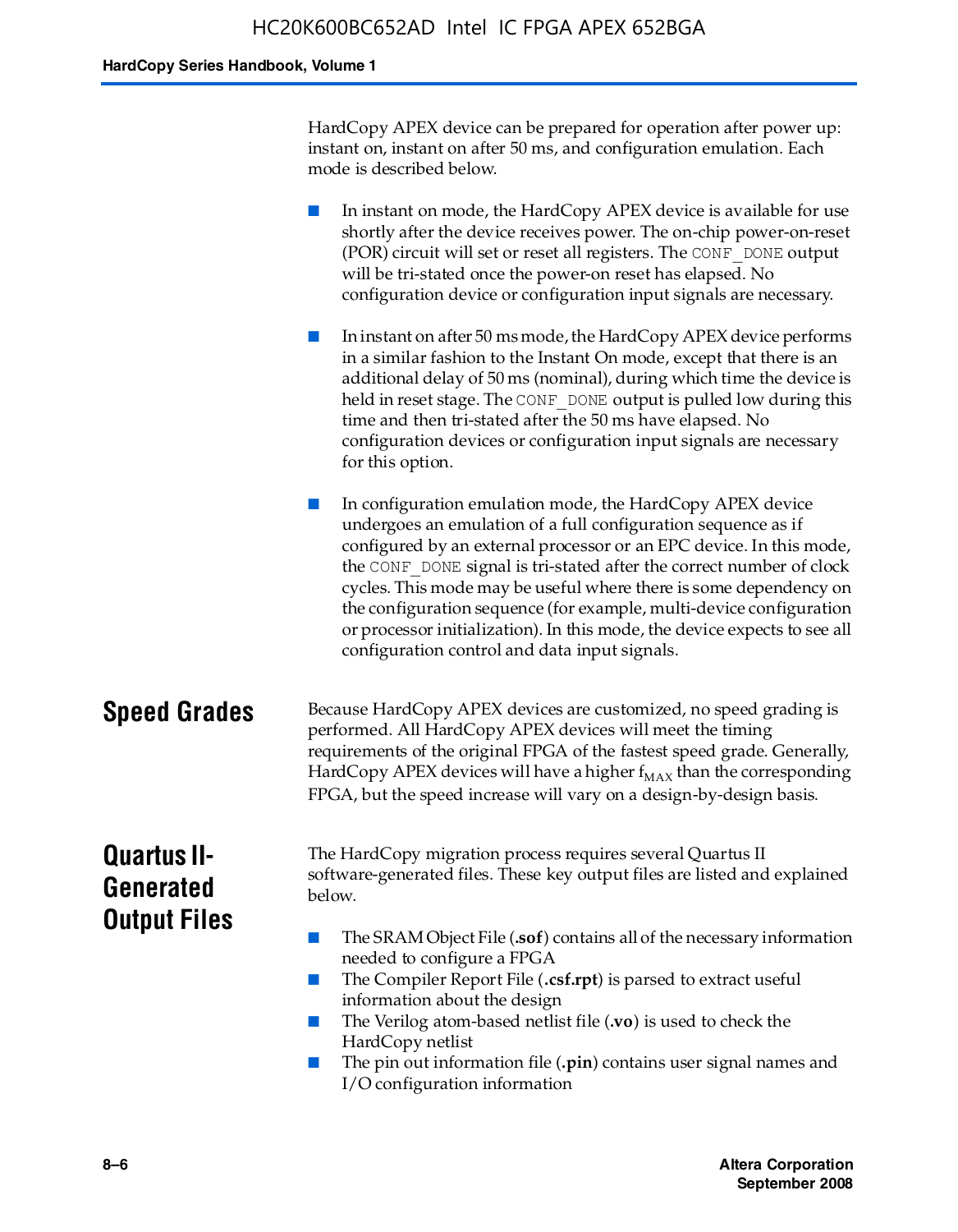- The Delay Information File (.sdo) is used to check the original FPGA timing
- A completed HardCopy timing requirements file describes all necessary timing information on the design. A template of this text file is available for download from the Altera website at **www.altera.com**.

The migration process consists of several steps. First, a netlist is constructed from the SOF. Then, the netlist is checked to ensure that the built-in scan test structures will operate correctly. The netlist is then fed into a place-and-route engine, and the design interconnect is generated. Static timing analysis ensures that all timing constraints are met, and static functional verification techniques are employed to ensure correct device migration. After successfully completing these stages, physical verification of the device takes place, and the metal mask layers are taped out to fabricate HardCopy APEX devices.

#### **Document Revision History** Table 8–3 shows the revision history for this chapter.

| Table 8–3. Document Revision History |                                                                                                           |                           |  |  |
|--------------------------------------|-----------------------------------------------------------------------------------------------------------|---------------------------|--|--|
| <b>Date and Document</b><br>Version  | <b>Changes Made</b>                                                                                       | <b>Summary of Changes</b> |  |  |
| September 2008,<br>V <sub>2.3</sub>  | Updated chapter number and metadata.                                                                      |                           |  |  |
| June 2007, v2.2                      | Minor text edits.                                                                                         |                           |  |  |
| December 2006<br>v2.1                | Updated revision history.                                                                                 |                           |  |  |
| March 2006                           | Formerly chapter 10; no content change.                                                                   |                           |  |  |
| January 2005<br>v2.0                 | Update device names and other minor textual changes                                                       |                           |  |  |
| <b>June 2003</b><br>v1.0             | Initial release of Chapter 10, Description, Architecture and<br>Features, in the HardCopy Device Handbook |                           |  |  |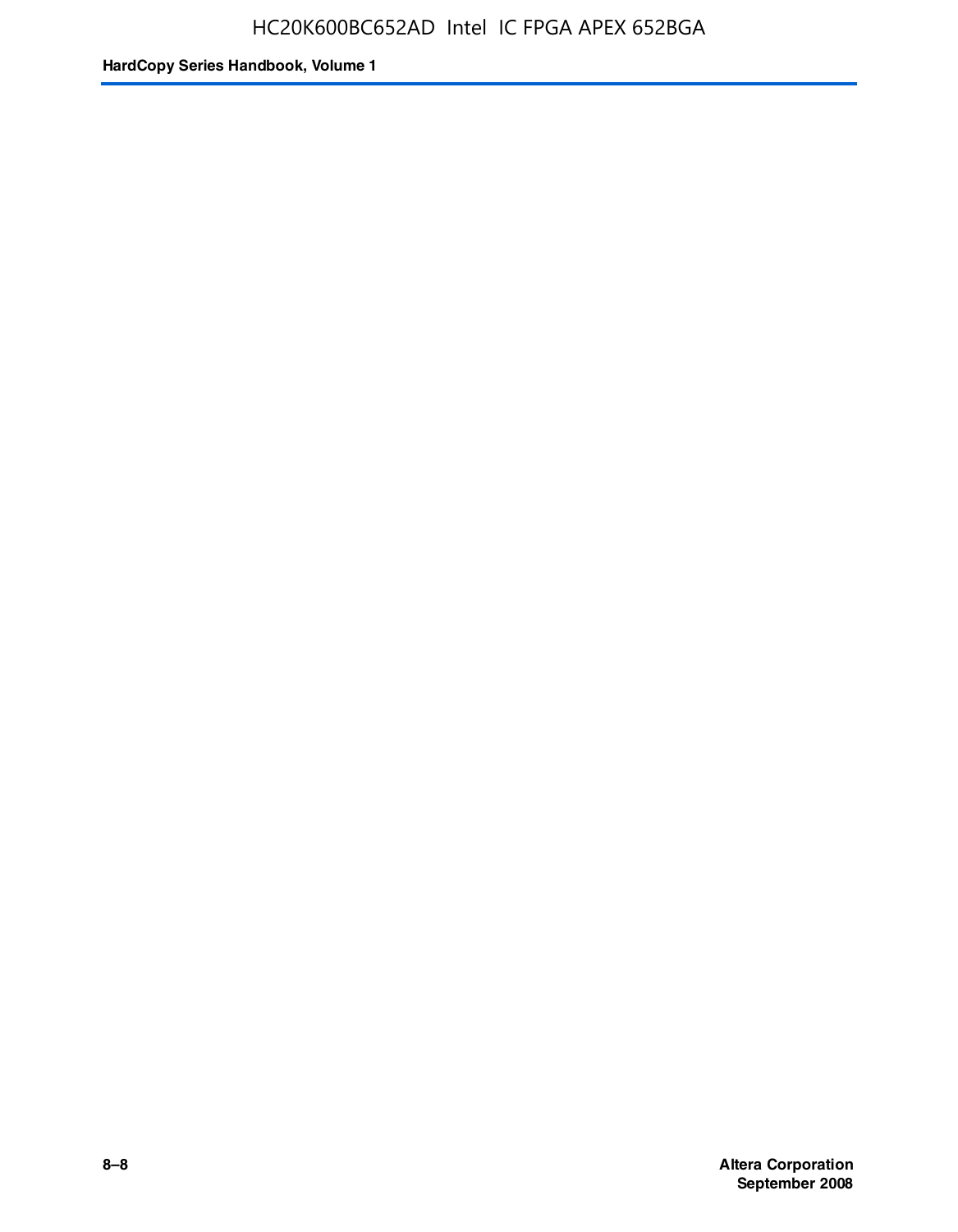

## **9. Boundary-Scan Support**

#### **H51009-2.3**

## **IEEE Std. 1149.1 (JTAG) Boundary-Scan Support**

All HardCopy devices provide JTAG boundary-scan test (BST) circuitry that complies with the IEEE Std. 1149.1-1990 specification. HardCopy® APEX™ devices support the JTAG instructions shown in Table 9–1.

**1 The BSDL files for HardCopy devices are different from the** corresponding APEX 20KE or APEX 20KC parts. Download the [correct HardCopy BSDL file from Altera's website at](http://www.altera.com)  www.altera.com.

| Table 9-1. HardCopy APEX JTAG Instructions |                                                                                                                                                                                                                                                                                |  |  |  |
|--------------------------------------------|--------------------------------------------------------------------------------------------------------------------------------------------------------------------------------------------------------------------------------------------------------------------------------|--|--|--|
| <b>JTAG Instruction</b>                    | <b>Description</b>                                                                                                                                                                                                                                                             |  |  |  |
| SAMPLE/PRELOAD                             | SAMPLE/PRELOAD allows a snapshot of signals at the device pins to be<br>captured and examined during normal device operation and permits an initial<br>data pattern to be output at the device pins. It is also used by the SignalTap <sup>®</sup><br>embedded logic analyzer. |  |  |  |
| <b>EXTEST</b>                              | Allows the external circuitry and board-level interconnections to be tested by<br>forcing a test pattern at the output pins and capturing test results at the input pins.                                                                                                      |  |  |  |
| <b>BYPASS</b>                              | Places the 1-bit bypass register between the TDI and TDO pins, which allows the<br>BST data to pass synchronously through selected devices to adjacent devices<br>during normal device operation.                                                                              |  |  |  |
| <b>USERCODE</b>                            | Selects the 32-bit USERCODE register and places it between the TDI and TDO<br>pins, allowing the USERCODE to be serially shifted out of TDO.                                                                                                                                   |  |  |  |
| <b>IDCODE</b>                              | Selects the IDCODE register and places it between the TDI and TDO pins,<br>allowing the IDCODE to be serially shifted out of TDO.                                                                                                                                              |  |  |  |

HardCopy APEX devices instruction register length is 10 bits; the USERCODE register length is 32 bits. Tables 9–2 and 9–3 show the boundary-scan register length and device IDCODE information for HardCopy devices.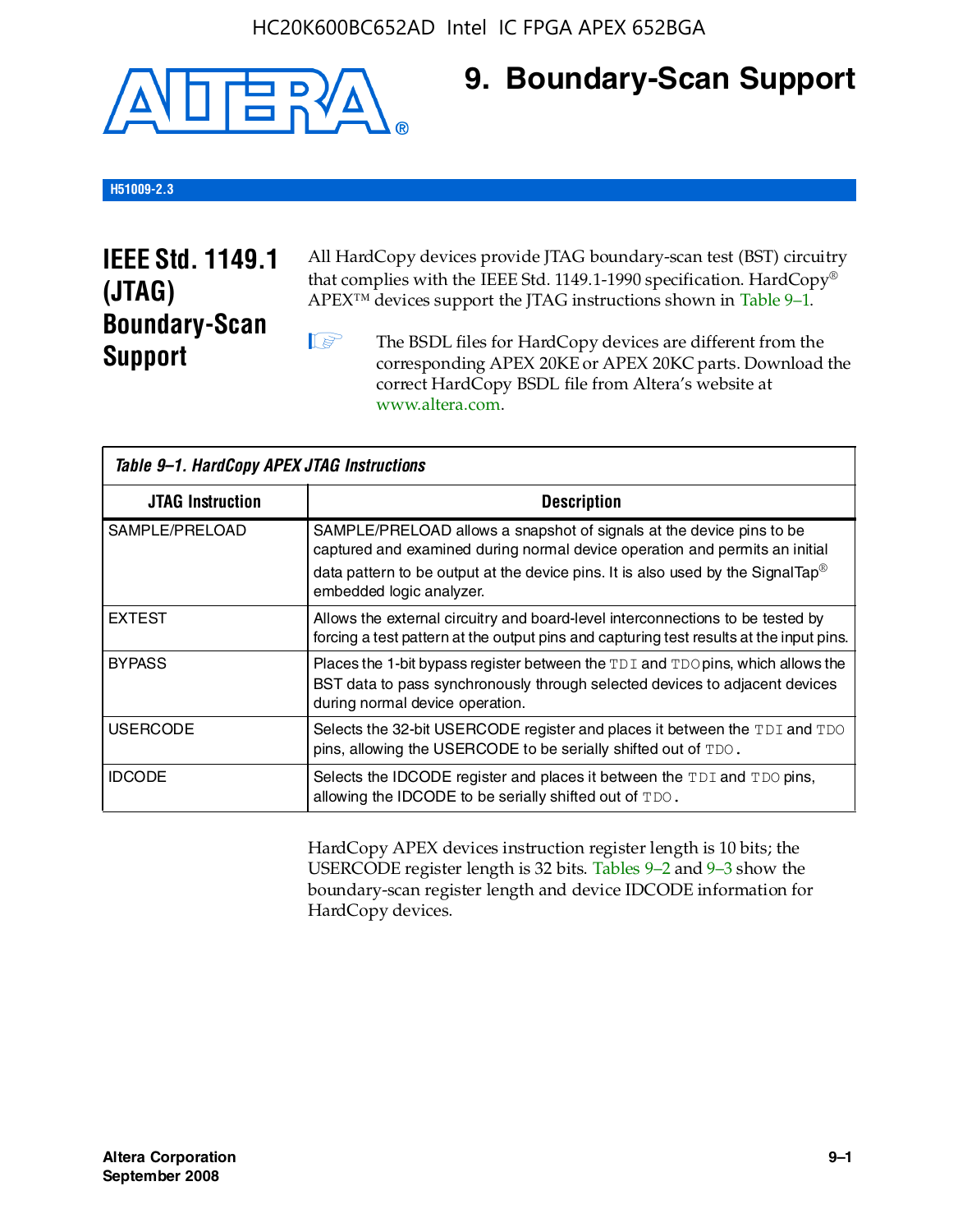#### HC20K600BC652AD Intel IC FPGA APEX 652BGA

#### **HardCopy Series Handbook, Volume 1**

| Table 9-2. HardCopy APEX Boundary-Scan Register Length |       |  |  |  |
|--------------------------------------------------------|-------|--|--|--|
| <b>Boundary-Scan Register Length</b><br><b>Device</b>  |       |  |  |  |
| HC20K400                                               | 1,506 |  |  |  |
| HC20K600                                               | 1,806 |  |  |  |
| HC20K1000                                              | 2,190 |  |  |  |
| HC20K1500                                              | 2.502 |  |  |  |

| Table 9–3. 32-Bit HardCopy APEX Device IDCODE |                     |                                         |                                                  |                  |  |  |  |
|-----------------------------------------------|---------------------|-----------------------------------------|--------------------------------------------------|------------------|--|--|--|
|                                               |                     | <b>IDCODE (32 Bits)</b> <i>Note (1)</i> |                                                  |                  |  |  |  |
| <b>Device</b>                                 | Version<br>(4 Bits) | Part Number (16 Bits)                   | <b>Manufacturer</b><br><b>Identity (11 Bits)</b> | 1 (1 Bit)<br>(2) |  |  |  |
| HC20K400                                      | 0000                | 1000 0100 0000 0000                     | 0110 1110<br>000                                 |                  |  |  |  |
| HC20K600                                      | 0000                | 1000 0110 0000 0000                     | 000 0110 1110                                    |                  |  |  |  |
| HC20K1000                                     | 0000                | 1001 0000 0000 0000                     | 000 0110 1110                                    |                  |  |  |  |
| HC20K1500                                     | 0000                | 1001 0101 0000<br>0000                  | 0110 1110<br>000                                 |                  |  |  |  |

*Notes to Table 9–3:*

(1) The most significant bit (MSB) is on the left.

(2) The IDCODE's least significant bit (LSB) is always 1.

Figure 9–1 shows the timing requirements for the JTAG signals.



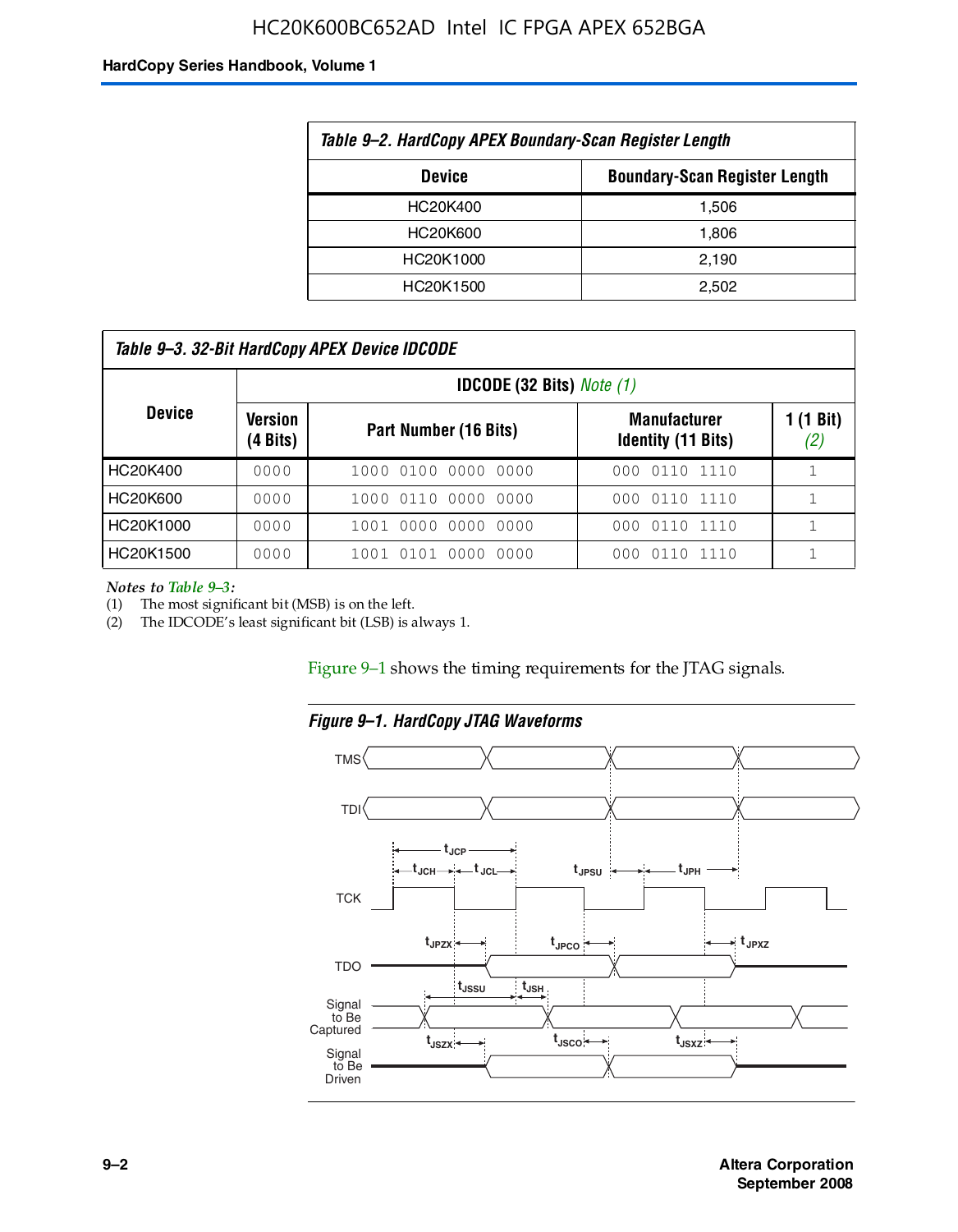Table 9–4 shows the JTAG timing parameters and values for HardCopy devices.

| Table 9–4. HardCopy APEX JTAG Timing Parameters and Values |                                                |     |     |      |  |  |
|------------------------------------------------------------|------------------------------------------------|-----|-----|------|--|--|
| <b>Symbol</b>                                              | Parameter                                      | Min | Max | Unit |  |  |
| t <sub>JCP</sub>                                           | <b>TCK clock period</b>                        | 100 |     | ns   |  |  |
| t <sub>JCH</sub>                                           | TCK clock high time                            | 50  |     | ns   |  |  |
| t <sub>JCL</sub>                                           | <b>TCK clock low time</b>                      | 50  |     | ns   |  |  |
| t <sub>JPSU</sub>                                          | JTAG port setup time                           | 20  |     | ns   |  |  |
| t <sub>JPH</sub>                                           | JTAG port hold time                            | 45  |     | ns   |  |  |
| t <sub>JPCO</sub>                                          | JTAG port clock to output                      |     | 25  | ns   |  |  |
| t <sub>JPZX</sub>                                          | JTAG port high impedance to valid output       |     | 25  | ns   |  |  |
| t <sub>JPXZ</sub>                                          | JTAG port valid output to high impedance       |     | 25  | ns   |  |  |
| t <sub>ussu</sub>                                          | Capture register setup time                    | 20  |     | ns   |  |  |
| t <sub>JSH</sub>                                           | Capture register hold time                     | 45  |     | ns   |  |  |
| t <sub>JSCO</sub>                                          | Update register clock to output                |     | 35  | ns   |  |  |
| t <sub>JSZX</sub>                                          | Update register high impedance to valid output |     | 35  | ns   |  |  |
| t <sub>JSXZ</sub>                                          | Update register valid output to high impedance |     | 35  | ns   |  |  |



**f** For more information about using JTAG BST circuitry in Altera devices, refer to *Application Note 39 (IEEE Std. 1149.1 (JTAG) Boundary-Scan Testing in Altera Devices*.

## **Document Revision History**

Table 9–5 shows the revision history for this chapter.

| Table 9–5. Document Revision History (Part 1 of 2) |                                         |                           |  |  |
|----------------------------------------------------|-----------------------------------------|---------------------------|--|--|
| <b>Date and Document</b><br><b>Version</b>         | <b>Changes Made</b>                     | <b>Summary of Changes</b> |  |  |
| September 2008,<br>V <sub>2.3</sub>                | Updated chapter number and metadata.    |                           |  |  |
| June 2007, v2.2                                    | Minor text edits.                       |                           |  |  |
| December 2006<br>v2.1                              | Updated revision history.               | Updated revision history. |  |  |
| March 2006                                         | Formerly chapter 11; no content change. |                           |  |  |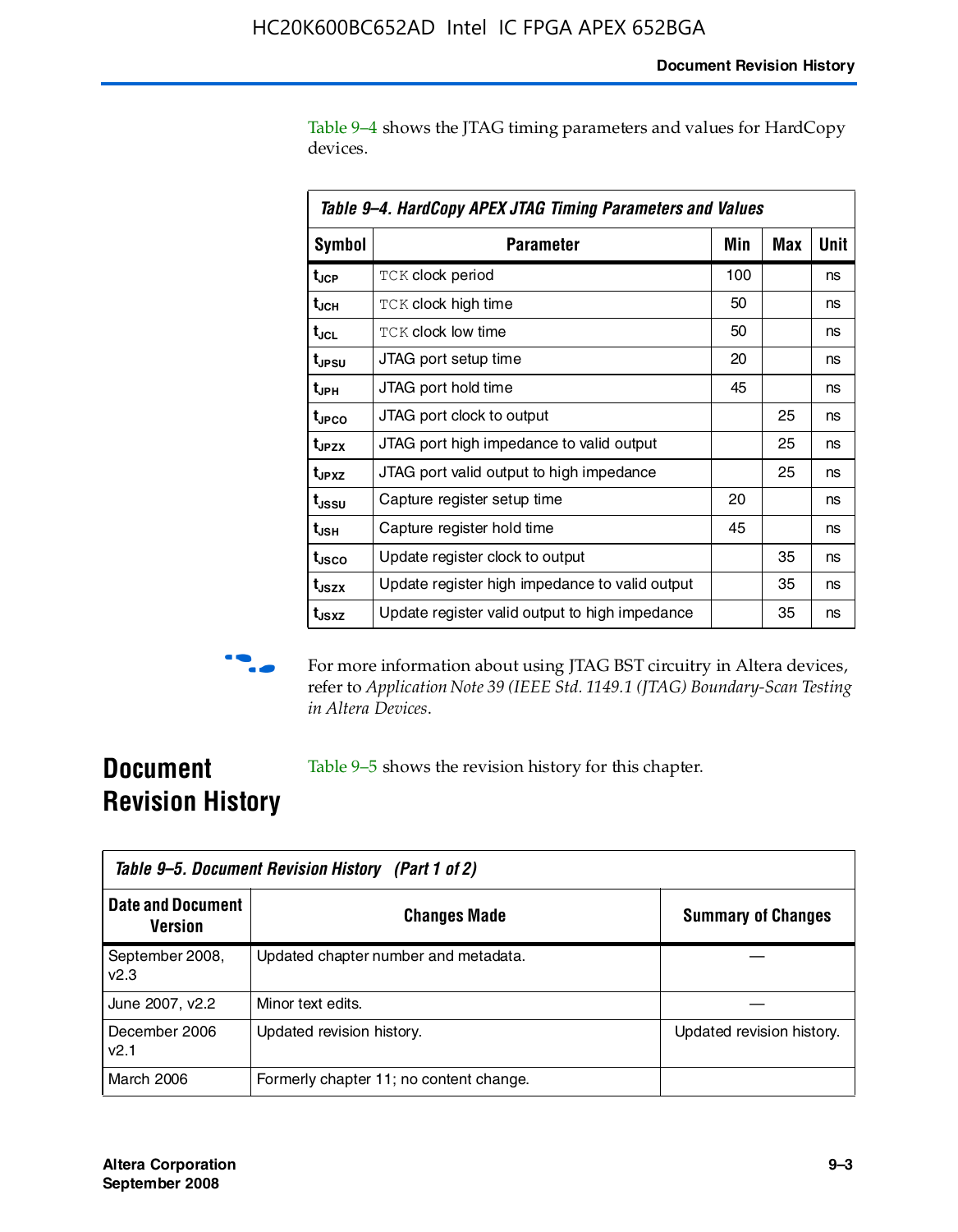| Table 9–5. Document Revision History (Part 2 of 2) |                                                                                     |                           |  |  |
|----------------------------------------------------|-------------------------------------------------------------------------------------|---------------------------|--|--|
| <b>Date and Document</b><br><b>Version</b>         | <b>Changes Made</b>                                                                 | <b>Summary of Changes</b> |  |  |
| January 2005<br>v2.0                               | Update device names and other minor textual changes.                                |                           |  |  |
| June 2003<br>v1.0                                  | Initial release of <i>Boundary-Scan Support</i> in the HardCopy<br>Device Handbook. |                           |  |  |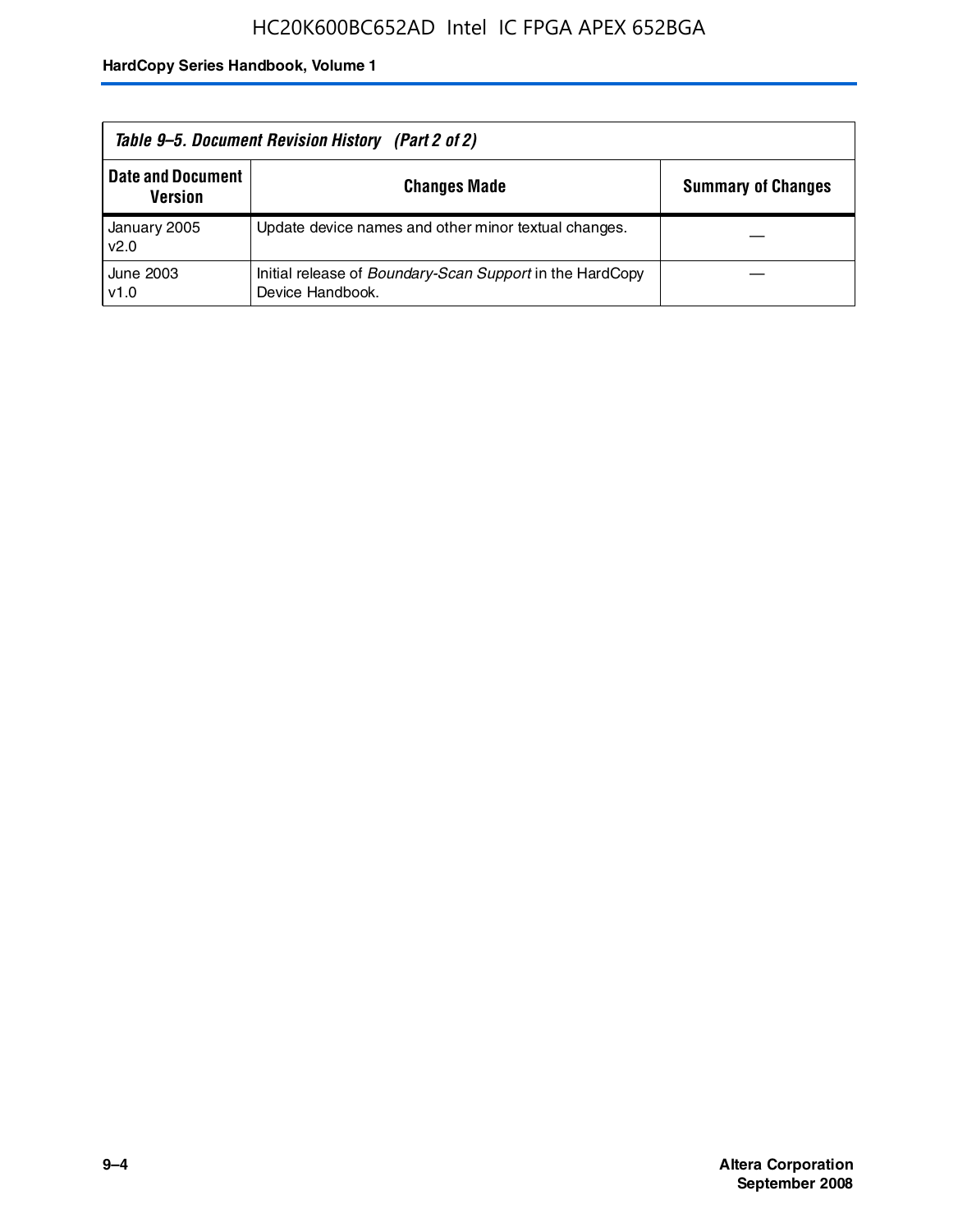

## **10. Operating Conditions**

#### **H51010-2.3**

## **Recommended Operating Conditions**

Tables 10–1 through 10–4 provide information on absolute maximum ratings, recommended operating conditions, DC operating conditions, and capacitance for 1.8-V HardCopy® APEX<sup>TM</sup> devices.

| Table 10–1. HardCopy APEX Device Absolute Maximum Ratings Note (1) |                            |                              |        |     |             |  |
|--------------------------------------------------------------------|----------------------------|------------------------------|--------|-----|-------------|--|
| Symbol                                                             | <b>Parameter</b>           | <b>Conditions</b>            | Min    | Max | <b>Unit</b> |  |
| <b>V<sub>CCINT</sub></b>                                           | Supply voltage             | With respect to ground $(2)$ | $-0.5$ | 2.5 | v           |  |
| V <sub>CCIO</sub>                                                  |                            |                              | $-0.5$ | 4.6 | ν           |  |
| $V_1$                                                              | DC input voltage           |                              | $-0.5$ | 4.6 | v           |  |
| $I_{OUT}$                                                          | DC output current, per pin |                              | $-25$  | 25  | mA          |  |
| $\mathsf{T}_{\text{STG}}$                                          | Storage temperature        | No bias                      | $-65$  | 150 | °€          |  |
| $T_{\sf AMB}$                                                      | Ambient temperature        | Under bias                   | $-65$  | 135 | °C          |  |
| $T_{\rm J}$                                                        | Junction temperature       | BGA packages, under bias     |        | 135 | °C          |  |

|                          | Table 10–2. HardCopy APEX Device Recommended Operating Conditions |                    |                  |                   |              |  |  |
|--------------------------|-------------------------------------------------------------------|--------------------|------------------|-------------------|--------------|--|--|
| Symbol                   | <b>Parameter</b>                                                  | <b>Conditions</b>  | Min              | Max               | <b>Unit</b>  |  |  |
| <b>V<sub>CCINT</sub></b> | Supply voltage for internal<br>logic and input buffers            | (3), (4)           | 1.71<br>(1.71)   | 1.89<br>(1.89)    | $\vee$       |  |  |
| V <sub>CCIO</sub>        | Supply voltage for output<br>buffers, 3.3-V operation             | (3), (4)           | 3.00<br>(3.00)   | 3.60<br>(3.60)    | $\vee$       |  |  |
|                          | Supply voltage for output<br>buffers, 2.5-V operation             | (3), (4)           | 2.375<br>(2.375) | 2.625<br>(2.625)  | $\vee$       |  |  |
| $V_1$                    | Input voltage                                                     | (2), (5)           | $-0.5$           | 4.1               | v            |  |  |
| $V_{\rm O}$              | Output voltage                                                    |                    | 0                | V <sub>CCIO</sub> | $\vee$       |  |  |
| $T_{\rm J}$              | Junction temperature                                              | For commercial use | 0                | 85                | $^{\circ}$ C |  |  |
|                          |                                                                   | For industrial use | $-40$            | 100               | $^{\circ}$ C |  |  |
| $t_{R}$                  | Input rise time (10% to 90%)                                      |                    |                  | 40                | ns           |  |  |
| $t_F$                    | Input fall time $(90\% \text{ to } 10\%)$                         |                    |                  | 40                | ns           |  |  |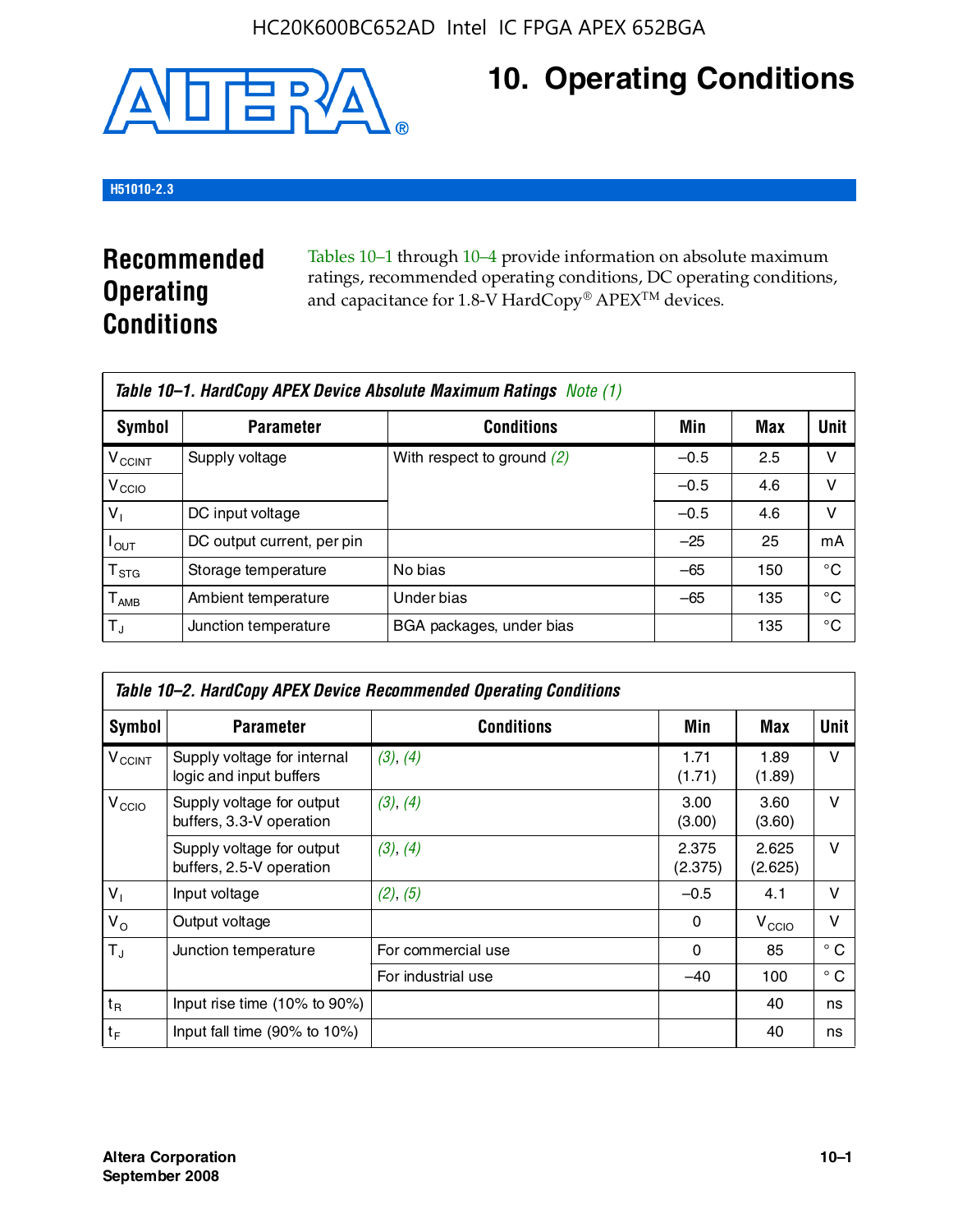## HC20K600BC652AD Intel IC FPGA APEX 652BGA

|                 | Table 10–3. HardCopy APEX Device DC Operating Conditions (Part 1 of 2) Notes (6), (7), (8) |                                                                        |                                          |            |                                         |      |  |
|-----------------|--------------------------------------------------------------------------------------------|------------------------------------------------------------------------|------------------------------------------|------------|-----------------------------------------|------|--|
| Symbol          | <b>Parameter</b>                                                                           | <b>Conditions</b>                                                      | <b>Min</b>                               | <b>Typ</b> | Max                                     | Unit |  |
| $V_{\text{IH}}$ | High-level LVTTL, CMOS, or<br>3.3-V PCI input voltage                                      |                                                                        | 1.7.<br>$0.5 \times V_{\text{CCIO}}$ (8) |            | 4.1                                     | v    |  |
| $V_{IL}$        | Low-level LVTTL, CMOS, or<br>3.3-V PCI input voltage                                       |                                                                        | $-0.5$                                   |            | 0.8,<br>$0.3 \times V_{\text{CCIO}}(8)$ | V    |  |
| $V_{OH}$        | 3.3-V high-level LVTTL output<br>voltage                                                   | $I_{OH} = -12$ mA DC,<br>$V_{\text{CCIO}} = 3.00 V (9)$                | 2.4                                      |            |                                         | v    |  |
|                 | 3.3-V high-level LVCMOS<br>output voltage                                                  | $I_{OH} = -0.1$ mA DC,<br>$V_{\text{CCIO}} = 3.00 \text{ V} (9)$       | $V_{\text{CCIO}} - 0.2$                  |            |                                         | v    |  |
|                 | 3.3-V high-level PCI output<br>voltage                                                     | $I_{OH} = -0.5$ mA DC,<br>$V_{\text{CCIO}} = 3.00$ to 3.60 V<br>(9)    | $0.9 \times V_{\text{CCIO}}$             |            |                                         | v    |  |
|                 | 2.5-V high-level output<br>voltage                                                         | $I_{OH} = -0.1$ mA DC,<br>$V_{\text{CCIO}} = 2.30 \text{ V} (9)$       | 2.1                                      |            |                                         | v    |  |
|                 |                                                                                            | $I_{OH} = -1$ mA DC,<br>$V_{\text{CCIO}} = 2.30 \text{ V} (9)$         | 2.0                                      |            |                                         | v    |  |
|                 |                                                                                            | $I_{OH} = -2$ mA DC,<br>$V_{\text{CCIO}} = 2.30 \text{ V} (9)$         | 1.7                                      |            |                                         | v    |  |
| $V_{OL}$        | 3.3-V low-level LVTTL output<br>voltage                                                    | $I_{OL}$ = 12 mA DC,<br>$V_{\text{CCIO}} = 3.00 V (10)$                |                                          |            | 0.4                                     | v    |  |
|                 | 3.3-V low-level LVCMOS<br>output voltage                                                   | $I_{OL} = 0.1$ mA DC,<br>$V_{\text{CCIO}} = 3.00 \text{ V} (10)$       |                                          |            | 0.2                                     | v    |  |
|                 | 3.3-V low-level PCI output<br>voltage                                                      | $I_{OL}$ = 1.5 mA DC,<br>$V_{\text{CCIO}} = 3.00$ to 3.60 V<br>(10)    |                                          |            | $0.1 \times V_{\text{CCIO}}$            | v    |  |
|                 | 2.5-V low-level output voltage                                                             | $I_{OL} = 0.1$ mA DC,<br>$V_{\text{CCIO}} = 2.30 \text{ V} (10)$       |                                          |            | 0.2                                     | v    |  |
|                 |                                                                                            | $I_{OL}$ = 1 mA DC,<br>$V_{\text{CCIO}} = 2.30 V (10)$                 |                                          |            | 0.4                                     | v    |  |
|                 |                                                                                            | $I_{OL}$ = 2 mA DC,<br>$V_{\text{CCIO}} = 2.30 V (10)$                 |                                          |            | 0.7                                     | v    |  |
| Τ,              | Input pin leakage current (11)                                                             | $V_1 = 4.1$ to $-0.5$ V                                                | $-10$                                    |            | 10                                      | μA   |  |
| $I_{OZ}$        | Tri-stated I/O pin leakage<br>current (11)                                                 | $V_0 = 4.1$ to -0.5 V                                                  | $-10$                                    |            | 10                                      | μA   |  |
| $I_{CC0}$       | $V_{CC}$ supply current (standby)<br>(All ESBs in power-down<br>mode)                      | $V_1$ = ground, no load,<br>no toggling inputs,<br>-7 speed grade      |                                          | 10         |                                         | mA   |  |
|                 |                                                                                            | $V_1$ = ground, no load,<br>no toggling inputs,<br>-8, -9 speed grades |                                          | 5          |                                         | mA   |  |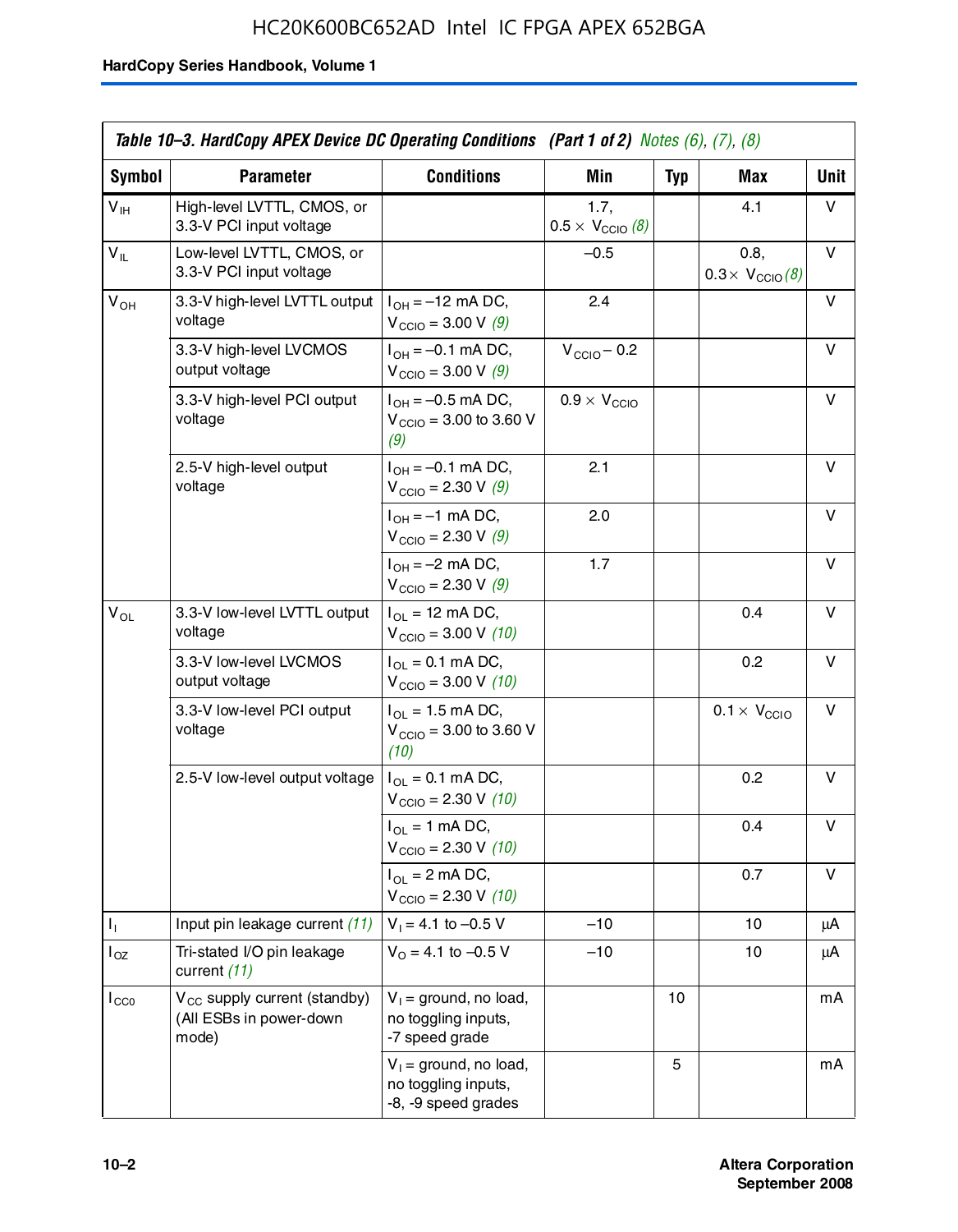#### **Recommended Operating Conditions**

| Table 10-3. HardCopy APEX Device DC Operating Conditions (Part 2 of 2) Notes (6), (7), (8) |                                                                                   |                                          |     |     |     |           |  |
|--------------------------------------------------------------------------------------------|-----------------------------------------------------------------------------------|------------------------------------------|-----|-----|-----|-----------|--|
| Symbol                                                                                     | <b>Parameter</b>                                                                  | <b>Conditions</b>                        | Min | Typ | Max | Unit      |  |
| $R_{CONF}$                                                                                 | Value of I/O pin pull-up<br>resistor before and during<br>configuration emulation | $V_{\text{CCIO}} = 3.0 V (12)$           | 20  |     | 50  | $k\Omega$ |  |
|                                                                                            |                                                                                   | $V_{\text{CCIO}} = 2.375 \text{ V}$ (12) | 30  |     | 80  | $k\Omega$ |  |
|                                                                                            |                                                                                   | $V_{\text{CCIO}} = 1.71 \text{ V}$ (12)  | 60  |     | 150 | $k\Omega$ |  |

|                    | <b>Table 10–4. HardCopy APEX Device Capacitance</b> Note (13) |                                     |     |     |     |  |  |
|--------------------|---------------------------------------------------------------|-------------------------------------|-----|-----|-----|--|--|
| Symbol             | <b>Parameter</b>                                              | <b>Conditions</b>                   | Min | Typ | Max |  |  |
| $C_{\text{IN}}$    | Input capacitance                                             | $V_{IN} = 0$ V, f = 1.0 MHz         |     | 8   | pF  |  |  |
| $C_{\text{INCLK}}$ | Input capacitance on<br>dedicated clock pin                   | $V_{IN} = 0$ V, f = 1.0 MHz         |     | 12  | pF  |  |  |
| $C_{OUT}$          | Output capacitance                                            | $V_{\text{OUT}} = 0$ V, f = 1.0 MHz |     | 8   | pF  |  |  |

#### *Notes to Table 10–1 through 10–4:*

- (1) Refer to the *Operating Requirements for Altera Devices Data Sheet*.
- (2) Minimum DC input is –0.5 V. During transitions, the inputs may undershoot to –0.5 V or overshoot to 4.6 V for input currents less than 100 mA and periods shorter than 20 ns.
- (3) Numbers in parentheses are for industrial-temperature-range devices.
- (4) Maximum  $V_{CC}$  rise time is 100 ms, and  $V_{CC}$  must rise monotonically.
- (5) All pins (including dedicated inputs, clock, I/O, and JTAG pins) may be driven before  $V_{\text{CCINT}}$  and  $V_{\text{CCIO}}$  are powered.
- (6) Typical values are for  $T_A = 25^{\circ}$  C,  $V_{CCTNT} = 1.8$  V, and  $V_{CCTO} = 1.8$  V, 2.5 V, or 3.3 V.
- (7) These values are specified under the HardCopy device recommended operating conditions, as shown in Table 10–2 on page 10–1.
- (8) Refer to *AN 117: Using Selectable I/O Standards in Altera Devices* for the V<sub>IH</sub>, V<sub>IL</sub>, V<sub>OH</sub>, V<sub>OL</sub>, and I<sub>I</sub> parameters when  $V_{\text{CCIO}} = 1.8 \text{ V}$ .
- (9) The APEX 20KE input buffers are compatible with 1.8-V, 2.5-V and 3.3-V (LVTTL and LVCMOS) signals. Additionally, the input buffers are 3.3-V PCI compliant. Input buffers also meet specifications for GTL+, CTT, AGP, SSTL-2, SSTL-3, and HSTL.
- (10) The  $I_{OH}$  parameter refers to high-level TTL, PCI, or CMOS output current.
- (11) This value is specified for normal device operation. The value may vary during power-up.
- (12) Pin pull-up resistance values will be lower if an external source drives the pin higher than  $V_{CCIO}$ .
- (13) Capacitance is sample-tested only.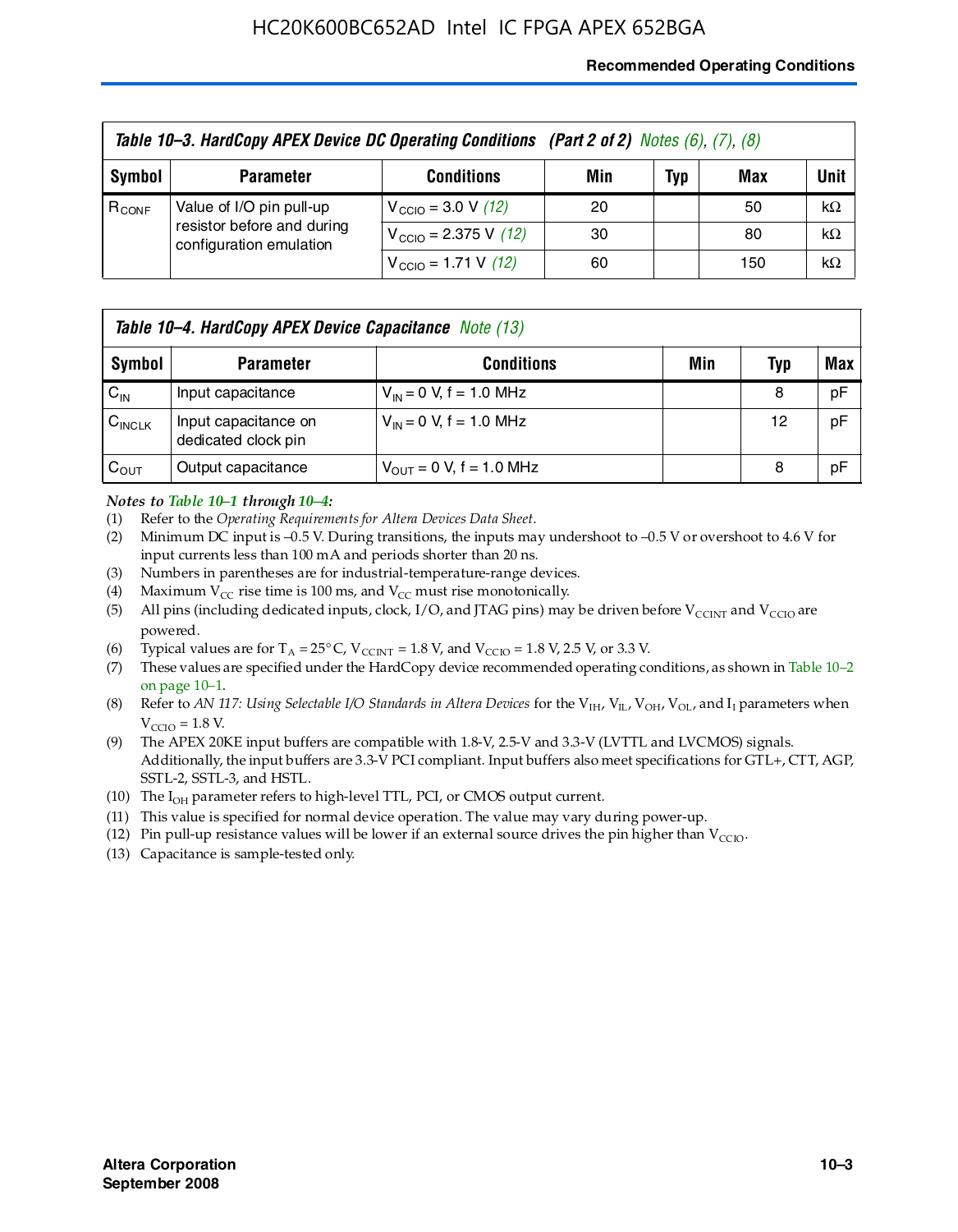Tables 10–5 through 10–20 list the DC operating specifications for the supported I/O standards. These tables list minimal specifications only; HardCopy devices may exceed these specifications.

|                           | Table 10-5. LVTTL I/O Specifications |                                                                 |                |                         |              |  |  |  |  |
|---------------------------|--------------------------------------|-----------------------------------------------------------------|----------------|-------------------------|--------------|--|--|--|--|
| Symbol                    | <b>Parameter</b>                     | <b>Conditions</b>                                               | <b>Minimum</b> | <b>Maximum</b>          | <b>Units</b> |  |  |  |  |
| $V_{\text{CCIO}}$         | Output supply<br>voltage             |                                                                 | 3.0            | 3.6                     | $\vee$       |  |  |  |  |
| $V_{\text{IH}}$           | High-level input<br>voltage          |                                                                 | 2.0            | $V_{\text{CCIO}} + 0.3$ | $\vee$       |  |  |  |  |
| $V_{IL}$                  | Low-level input<br>voltage           |                                                                 | $-0.3$         | 0.8                     | v            |  |  |  |  |
| $\mathsf{I}_{\mathsf{I}}$ | Input pin leakage<br>current         | $V_{IN} = 0$ V or 3.3 V                                         | $-10$          | 10                      | μA           |  |  |  |  |
| $V_{OH}$                  | High-level output<br>voltage         | $I_{OH} = -12$ mA,<br>$V_{\text{CCIO}} = 3.0 V(1)$              | 2.4            |                         | v            |  |  |  |  |
| $V_{OL}$                  | Low-level output<br>voltage          | $I_{\Omega I} = 12 \text{ mA}$<br>$V_{\text{CCIO}} = 3.0 V (2)$ |                | 0.4                     | $\vee$       |  |  |  |  |

|                   | Table 10-6. LVCMOS I/O Specifications |                                                                   |                         |                         |              |  |  |  |  |
|-------------------|---------------------------------------|-------------------------------------------------------------------|-------------------------|-------------------------|--------------|--|--|--|--|
| <b>Symbol</b>     | <b>Parameter</b>                      | <b>Conditions</b>                                                 | <b>Minimum</b>          | <b>Maximum</b>          | <b>Units</b> |  |  |  |  |
| V <sub>CCIO</sub> | Power supply<br>voltage range         |                                                                   | 3.0                     | 3.6                     | v            |  |  |  |  |
| $V_{\text{IH}}$   | High-level input<br>voltage           |                                                                   | 2.0                     | $V_{\text{CCIO}} + 0.3$ | $\vee$       |  |  |  |  |
| $V_{IL}$          | Low-level input<br>voltage            |                                                                   | $-0.3$                  | 0.8                     | $\vee$       |  |  |  |  |
| H,                | Input pin leakage<br>current          | $V_{IN} = 0$ V or 3.3 V                                           | $-10$                   | 10                      | μA           |  |  |  |  |
| $V_{OH}$          | High-level output<br>voltage          | $V_{\text{CCIO}} = 3.0 V$<br>$I_{OH} = -0.1$ mA $(1)$             | $V_{\text{CCIO}} - 0.2$ |                         | $\vee$       |  |  |  |  |
| $V_{OL}$          | Low-level output<br>voltage           | $V_{\text{CCIO}} = 3.0 V$<br>$I_{\text{OL}} = 0.1 \text{ mA}$ (2) |                         | 0.2                     | $\vee$       |  |  |  |  |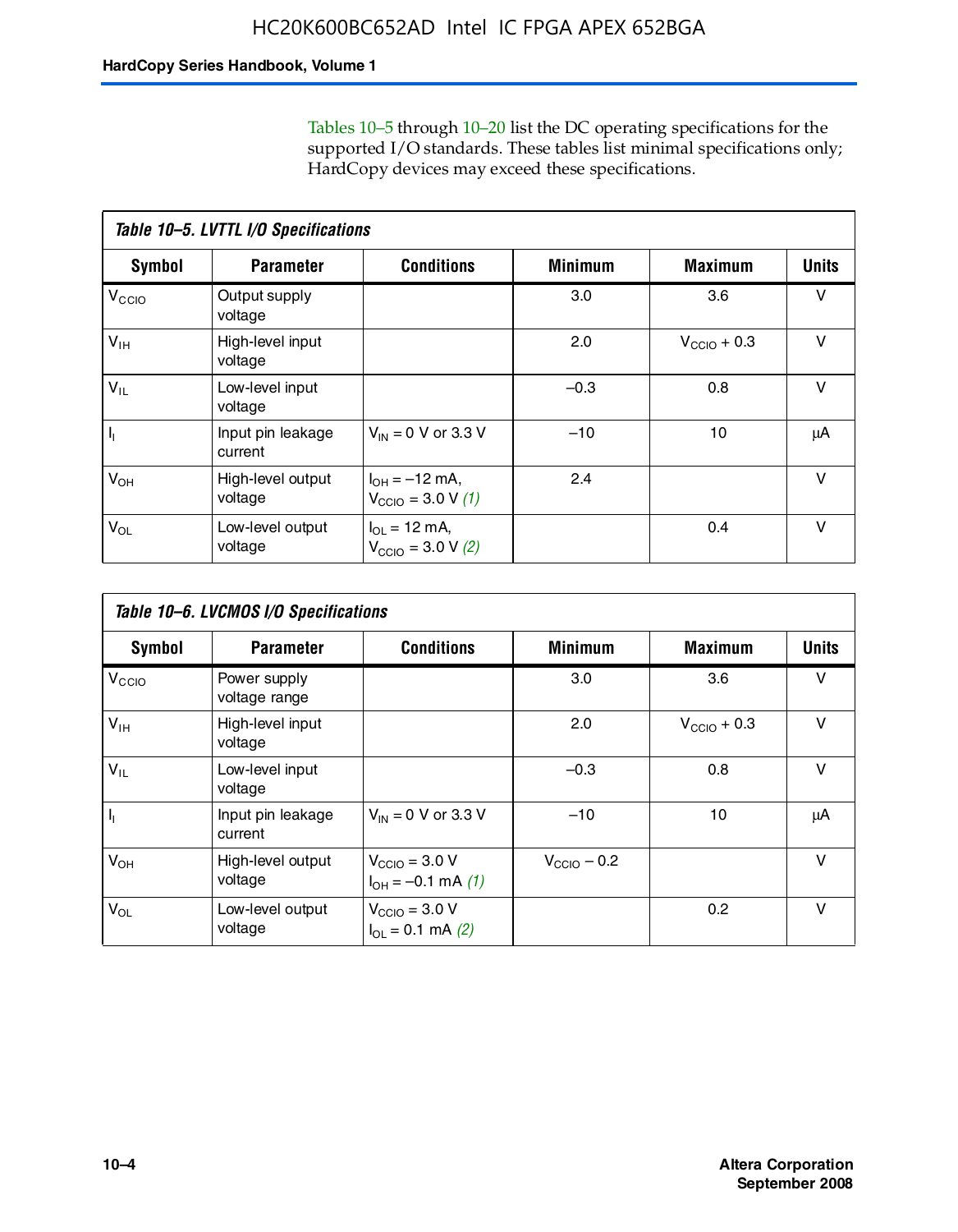#### **Recommended Operating Conditions**

|                         | Table 10-7. 2.5-V I/O Specifications |                             |                |                         |              |
|-------------------------|--------------------------------------|-----------------------------|----------------|-------------------------|--------------|
| Symbol                  | <b>Parameter</b>                     | <b>Conditions</b>           | <b>Minimum</b> | <b>Maximum</b>          | <b>Units</b> |
| V <sub>CCIO</sub>       | Output supply<br>voltage             |                             | 2.375          | 2.625                   | v            |
| $V_{\text{IH}}$         | High-level input<br>voltage          |                             | 1.7            | $V_{\text{CCIO}} + 0.3$ | $\vee$       |
| $V_{IL}$                | Low-level input<br>voltage           |                             | $-0.3$         | 0.7                     | $\vee$       |
| $\mathsf{I}_\mathsf{I}$ | Input pin leakage<br>current         | $V_{IN} = 0$ V or 3.3 V     | $-10$          | 10                      | μA           |
| $V_{OH}$                | High-level output                    | $I_{OH} = -0.1$ mA $(1)$    | 2.1            |                         | $\vee$       |
|                         | voltage                              | $I_{OH} = -1$ mA (1)        | 2.0            |                         | V            |
|                         |                                      | $I_{OH} = -2$ mA (1)        | 1.7            |                         | v            |
| $V_{OL}$                | Low-level output                     | $I_{\Omega} = 0.1$ mA $(2)$ |                | 0.2                     | v            |
|                         | voltage                              | $I_{OL} = 1$ mA (2)         |                | 0.4                     | $\vee$       |
|                         |                                      | $I_{OL} = 2$ mA (2)         |                | 0.7                     | v            |

|                   | Table 10-8. 1.8-V I/O Specifications |                         |                               |                               |              |  |  |  |  |
|-------------------|--------------------------------------|-------------------------|-------------------------------|-------------------------------|--------------|--|--|--|--|
| Symbol            | <b>Parameter</b>                     | <b>Conditions</b>       | <b>Minimum</b>                | <b>Maximum</b>                | <b>Units</b> |  |  |  |  |
| $V_{\text{CCIO}}$ | Output supply<br>voltage             |                         | 1.7                           | 1.9                           | $\vee$       |  |  |  |  |
| $V_{\text{IH}}$   | High-level input<br>voltage          |                         | $0.65 \times V_{\text{CCIO}}$ | $V_{\text{CCIO}} + 0.3$       | v            |  |  |  |  |
| $V_{IL}$          | Low-level input<br>voltage           |                         |                               | $0.35 \times V_{\text{CCIO}}$ | $\vee$       |  |  |  |  |
| $\mathbf{l}_{1}$  | Input pin leakage<br>current         | $V_{IN} = 0$ V or 3.3 V | $-10$                         | 10                            | μA           |  |  |  |  |
| $V_{OH}$          | High-level output<br>voltage         | $I_{OH} = -2$ mA (1)    | $V_{\text{CCIO}} - 0.45$      |                               | v            |  |  |  |  |
| $V_{OL}$          | Low-level output<br>voltage          | $I_{\Omega}$ = 2 mA (2) |                               | 0.45                          | $\vee$       |  |  |  |  |

| Table 10-9. 3.3-V PCI Specifications (Part 1 of 2) |                             |                   |                              |                |                         |       |  |
|----------------------------------------------------|-----------------------------|-------------------|------------------------------|----------------|-------------------------|-------|--|
| Symbol                                             | <b>Parameter</b>            | <b>Conditions</b> | <b>Minimum</b>               | <b>Typical</b> | <b>Maximum</b>          | Units |  |
| V <sub>CIO</sub>                                   | I/O supply voltage          |                   | 3.0                          | 3.3            | 3.6                     |       |  |
| $V_{\text{IH}}$                                    | High-level input<br>voltage |                   | $0.5 \times V_{\text{CCIO}}$ |                | $V_{\text{CCIO}} + 0.5$ |       |  |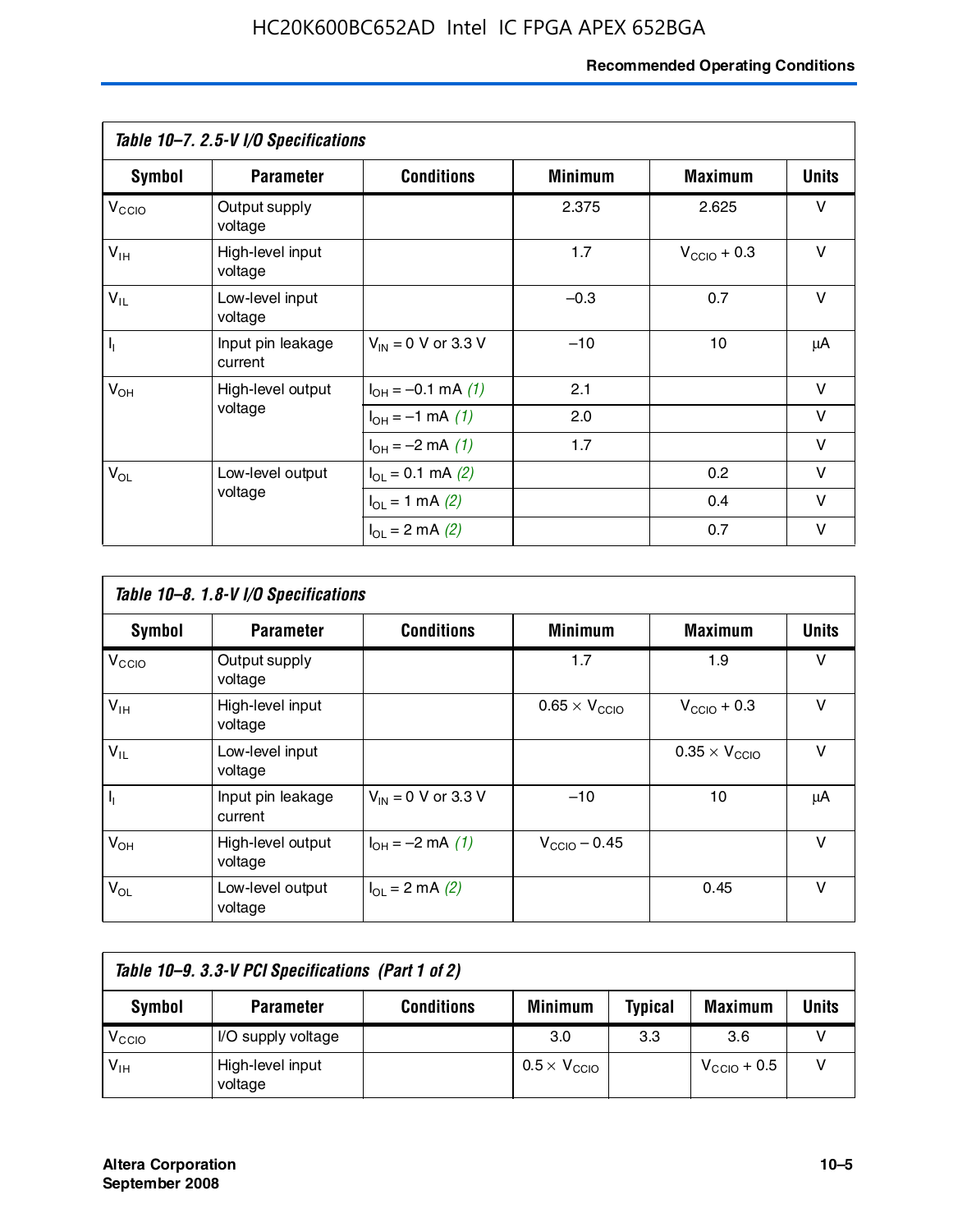## HC20K600BC652AD Intel IC FPGA APEX 652BGA

| Table 10–9. 3.3-V PCI Specifications (Part 2 of 2) |                              |                                        |                              |         |                              |              |  |
|----------------------------------------------------|------------------------------|----------------------------------------|------------------------------|---------|------------------------------|--------------|--|
| Symbol                                             | <b>Parameter</b>             | <b>Conditions</b>                      | <b>Minimum</b>               | Typical | <b>Maximum</b>               | <b>Units</b> |  |
| $V_{IL}$                                           | Low-level input<br>voltage   |                                        | $-0.5$                       |         | $0.3 \times V_{\text{CCIO}}$ | v            |  |
|                                                    | Input pin leakage<br>current | $0 < V_{IN} < V_{CCIO}$                | $-10$                        |         | 10                           | μA           |  |
| $V_{OH}$                                           | High-level output<br>voltage | $I_{\text{OUT}} = -500 \mu A$          | $0.9 \times V_{\text{CCIO}}$ |         |                              | v            |  |
| $V_{OL}$                                           | Low-level output<br>voltage  | $I_{\text{OUT}} = 1,500 \,\mu\text{A}$ |                              |         | $0.1 \times V_{\text{CCIO}}$ | v            |  |

| Table 10-10. 3.3-V PCI-X Specifications |                              |                               |                              |                |                               |              |  |
|-----------------------------------------|------------------------------|-------------------------------|------------------------------|----------------|-------------------------------|--------------|--|
| Symbol                                  | <b>Parameter</b>             | <b>Conditions</b>             | <b>Minimum</b>               | <b>Typical</b> | <b>Maximum</b>                | <b>Units</b> |  |
| V <sub>CCIO</sub>                       | Output supply<br>voltage     |                               | 3.0                          | 3.3            | 3.6                           | v            |  |
| $V_{\text{IH}}$                         | High-level input<br>voltage  |                               | $0.5 \times V_{\text{CCIO}}$ |                | $V_{\text{CCIO}} + 0.5$       | $\vee$       |  |
| $V_{IL}$                                | Low-level input<br>voltage   |                               | $-0.5$                       |                | $0.35 \times V_{\text{CCIO}}$ | $\vee$       |  |
| $V_{IPU}$                               | Input pull-up voltage        |                               | $0.7 \times V_{\text{CCIO}}$ |                |                               | v            |  |
| $I_{\rm IL}$                            | Input pin leakage<br>current | $0 < V_{IN} < V_{CC10}$       | $-10.0$                      |                | 10.0                          | μA           |  |
| $V_{OH}$                                | High-level output<br>voltage | $I_{\text{OUT}} = -500 \mu A$ | $0.9 \times V_{\text{CCIO}}$ |                |                               | $\vee$       |  |
| $V_{OL}$                                | Low-level output<br>voltage  | $I_{\text{OUT}} = 1500 \mu A$ |                              |                | $0.1 \times V_{\text{CCIO}}$  | $\vee$       |  |
| $L_{\text{PIN}}$                        | Pin Inductance               |                               |                              |                | 15.0                          | nH           |  |

| Table 10-11. 3.3-V LVDS I/O Specifications (Part 1 of 2) |                                          |                    |                |                |                |              |  |
|----------------------------------------------------------|------------------------------------------|--------------------|----------------|----------------|----------------|--------------|--|
| Symbol                                                   | <b>Parameter</b>                         | <b>Conditions</b>  | <b>Minimum</b> | <b>Typical</b> | <b>Maximum</b> | <b>Units</b> |  |
| V <sub>CIO</sub>                                         | I/O supply voltage                       |                    | 3.135          | 3.3            | 3.465          | v            |  |
| $V_{OD}$                                                 | Differential output<br>voltage           | $R_i = 100 \Omega$ | 250            |                | 450            | mV           |  |
| $V_{OD}$                                                 | Change in VOD<br>between high and<br>low | $R_1 = 100 \Omega$ |                |                | 50             | mV           |  |
| $V_{OS}$                                                 | Output offset voltage                    | $R_i = 100 \Omega$ | 1.125          | 1.25           | 1.375          | v            |  |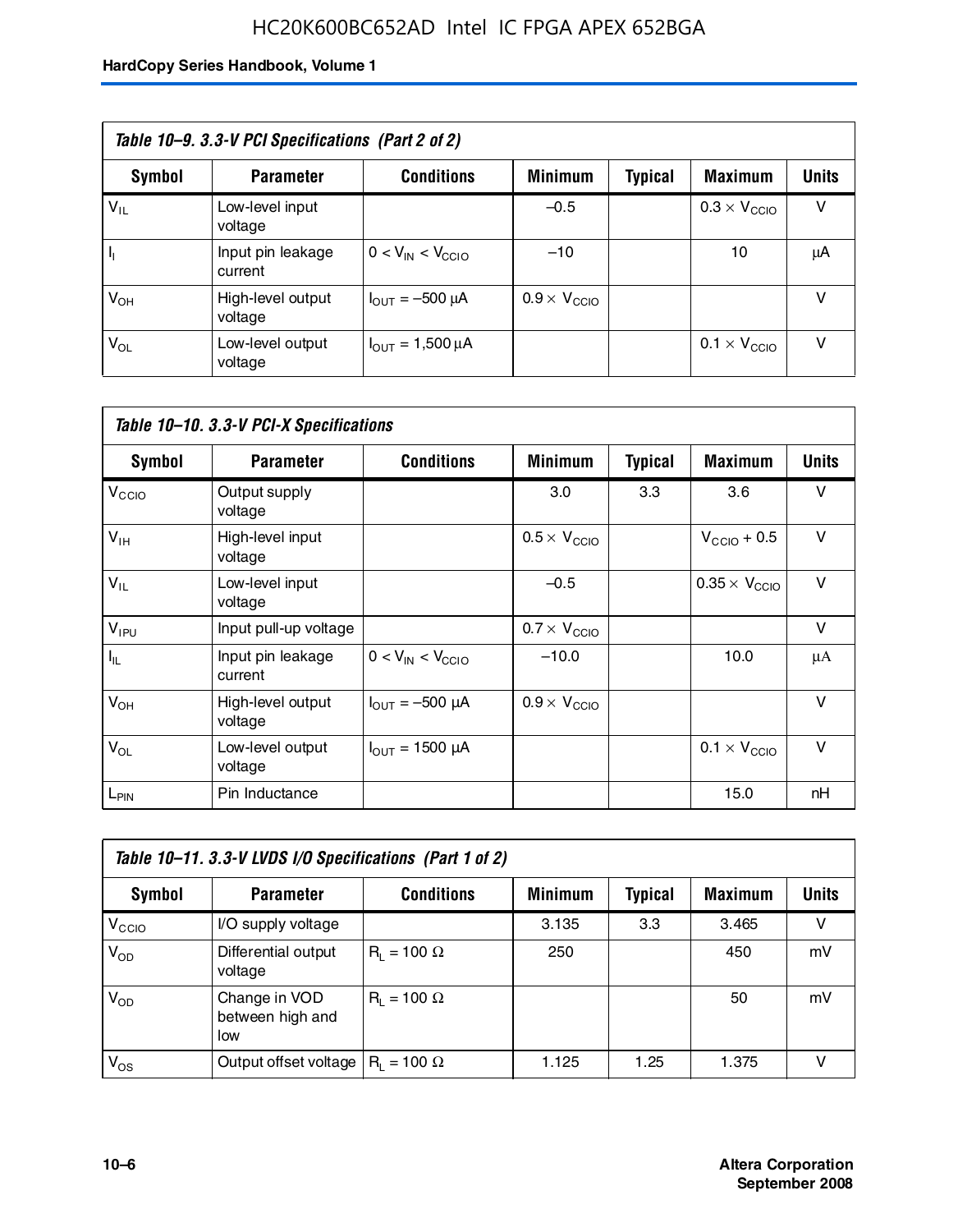#### **Recommended Operating Conditions**

| Table 10–11. 3.3-V LVDS I/O Specifications (Part 2 of 2) |                                                                              |                    |                |                |                |              |  |
|----------------------------------------------------------|------------------------------------------------------------------------------|--------------------|----------------|----------------|----------------|--------------|--|
| Symbol                                                   | <b>Parameter</b>                                                             | <b>Conditions</b>  | <b>Minimum</b> | <b>Typical</b> | <b>Maximum</b> | <b>Units</b> |  |
| $V_{OS}$                                                 | Change in VOS<br>between high and<br>low                                     | $R_1 = 100 \Omega$ |                |                | 50             | mV           |  |
| V <sub>TH</sub>                                          | Differential input<br>threshold                                              | $V_{CM}$ = 1.2 V   | $-100$         |                | 100            | mV           |  |
| $V_{IN}$                                                 | Receiver input<br>voltage range                                              |                    | 0.0            |                | 2.4            | v            |  |
| $R_1$                                                    | Receiver differential<br>input resistor<br>(external to<br>APEX 20K devices) |                    | 90             | 100            | 110            | Ω            |  |

| Table 10-12. GTL+ I/O Specifications |                             |                          |                 |                |                 |              |  |
|--------------------------------------|-----------------------------|--------------------------|-----------------|----------------|-----------------|--------------|--|
| <b>Symbol</b>                        | <b>Parameter</b>            | <b>Conditions</b>        | <b>Minimum</b>  | <b>Typical</b> | <b>Maximum</b>  | <b>Units</b> |  |
| $V_{TT}$                             | Termination voltage         |                          | 1.35            | 1.5            | 1.65            | v            |  |
| $V_{REF}$                            | Reference voltage           |                          | 0.88            | 1.0            | 1.12            | v            |  |
| $V_{IH}$                             | High-level input<br>voltage |                          | $V_{REF}$ + 0.1 |                |                 | $\vee$       |  |
| $V_{IL}$                             | Low-level input<br>voltage  |                          |                 |                | $V_{BFF}$ – 0.1 | $\vee$       |  |
| $V_{OL}$                             | Low-level output<br>voltage | $I_{\Omega}$ = 36 mA (2) |                 |                | 0.65            | v            |  |

| Table 10–13. SSTL-2 Class I Specifications (Part 1 of 2) |                             |                   |                         |           |                         |              |  |
|----------------------------------------------------------|-----------------------------|-------------------|-------------------------|-----------|-------------------------|--------------|--|
| Symbol                                                   | <b>Parameter</b>            | <b>Conditions</b> | <b>Minimum</b>          | Typical   | <b>Maximum</b>          | <b>Units</b> |  |
| V <sub>CCIO</sub>                                        | I/O supply voltage          |                   | 2.375                   | 2.5       | 2.625                   | v            |  |
| $V_{TT}$                                                 | Termination voltage         |                   | $V_{\text{BFE}} - 0.04$ | $V_{REF}$ | $V_{BFF}$ + 0.04        | v            |  |
| $V_{REF}$                                                | Reference voltage           |                   | 1.15                    | 1.25      | 1.35                    | v            |  |
| $V_{IH}$                                                 | High-level input<br>voltage |                   | $V_{REF}$ + 0.18        |           | $V_{\text{CCIO}} + 0.3$ | v            |  |
| $V_{IL}$                                                 | Low-level input<br>voltage  |                   | $-0.3$                  |           | $V_{BFE} = 0.18$        | v            |  |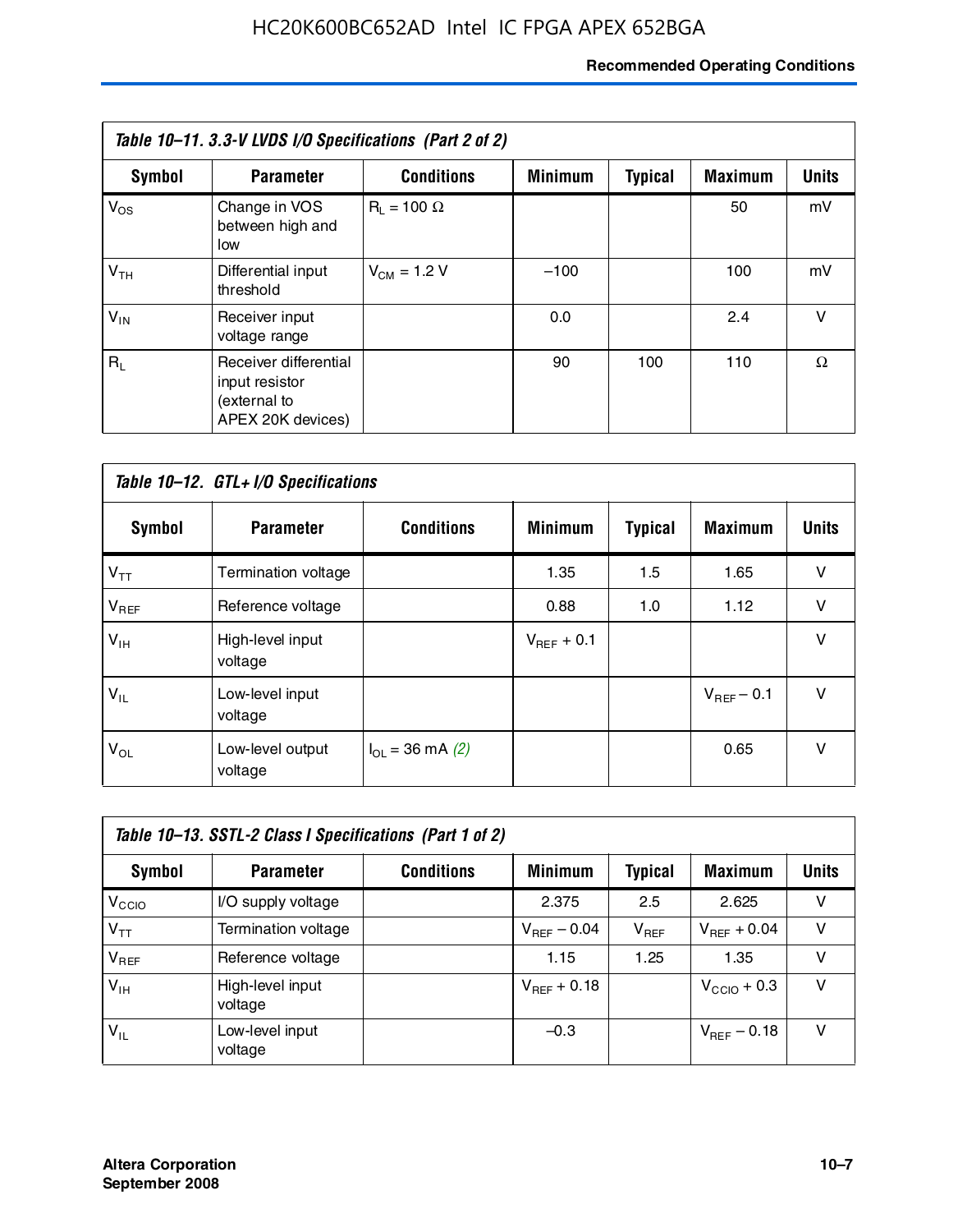## HC20K600BC652AD Intel IC FPGA APEX 652BGA

| Table 10–13. SSTL-2 Class I Specifications (Part 2 of 2) |                              |                           |                 |                |                 |              |  |
|----------------------------------------------------------|------------------------------|---------------------------|-----------------|----------------|-----------------|--------------|--|
| Symbol                                                   | <b>Parameter</b>             | <b>Conditions</b>         | <b>Minimum</b>  | <b>Typical</b> | <b>Maximum</b>  | <b>Units</b> |  |
| $V_{OH}$                                                 | High-level output<br>voltage | $I_{OH} = -7.6$ mA (1)    | $V_{TT}$ + 0.57 |                |                 |              |  |
| $V_{OL}$                                                 | Low-level output<br>voltage  | $I_{\Omega}$ = 7.6 mA (2) |                 |                | $V_{TT}$ – 0.57 |              |  |

| Table 10–14. SSTL-2 Class II Specifications |                              |                                       |                         |                |                  |              |  |
|---------------------------------------------|------------------------------|---------------------------------------|-------------------------|----------------|------------------|--------------|--|
| <b>Symbol</b>                               | <b>Parameter</b>             | <b>Conditions</b>                     | <b>Minimum</b>          | <b>Typical</b> | <b>Maximum</b>   | <b>Units</b> |  |
| V <sub>CCIO</sub>                           | I/O supply voltage           |                                       | 2.375                   | 2.5            | 2.625            | v            |  |
| $V_{TT}$                                    | <b>Termination voltage</b>   |                                       | $V_{\text{BFE}} - 0.04$ | $V_{REF}$      | $V_{BFF}$ + 0.04 | v            |  |
| $V_{REF}$                                   | Reference voltage            |                                       | 1.15                    | 1.25           | 1.35             | v            |  |
| $V_{IH}$                                    | High-level input<br>voltage  |                                       | $V_{BFF}$ + 0.18        |                | $V_{CCD}$ + 0.3  | v            |  |
| $V_{IL}$                                    | Low-level input<br>voltage   |                                       | $-0.3$                  |                | $V_{BFE} = 0.18$ | v            |  |
| $V_{OH}$                                    | High-level output<br>voltage | $I_{OH} = -15.2$ mA (1)               | $V_{TT}$ + 0.76         |                |                  | v            |  |
| $V_{OL}$                                    | Low-level output<br>voltage  | $I_{\text{O1}} = 15.2 \text{ mA} (2)$ |                         |                | $V_{TT} - 0.76$  | $\vee$       |  |

| Table 10–15. SSTL-3 Class I Specifications |                              |                                 |                         |                |                         |              |  |
|--------------------------------------------|------------------------------|---------------------------------|-------------------------|----------------|-------------------------|--------------|--|
| <b>Symbol</b>                              | <b>Parameter</b>             | <b>Conditions</b>               | <b>Minimum</b>          | <b>Typical</b> | <b>Maximum</b>          | <b>Units</b> |  |
| V <sub>CCIO</sub>                          | I/O supply voltage           |                                 | 3.0                     | 3.3            | 3.6                     | v            |  |
| $V_{TT}$                                   | Termination voltage          |                                 | $V_{\text{BFE}} - 0.05$ | $V_{REF}$      | $V_{REF}$ + 0.05        | v            |  |
| $V_{REF}$                                  | Reference voltage            |                                 | 1.3                     | 1.5            | 1.7                     | v            |  |
| $V_{\text{IH}}$                            | High-level input<br>voltage  |                                 | $V_{BFF}$ + 0.2         |                | $V_{\text{CCIO}} + 0.3$ | v            |  |
| $V_{IL}$                                   | Low-level input<br>voltage   |                                 | $-0.3$                  |                | $V_{\text{BFF}}$ – 0.2  | v            |  |
| $V_{OH}$                                   | High-level output<br>voltage | $I_{OH} = -8 \text{ mA}$ (1)    | $V_{TT} + 0.6$          |                |                         | v            |  |
| $V_{OL}$                                   | Low-level output<br>voltage  | $I_{\Omega} = 8 \text{ mA}$ (2) |                         |                | $V_{TT} - 0.6$          | v            |  |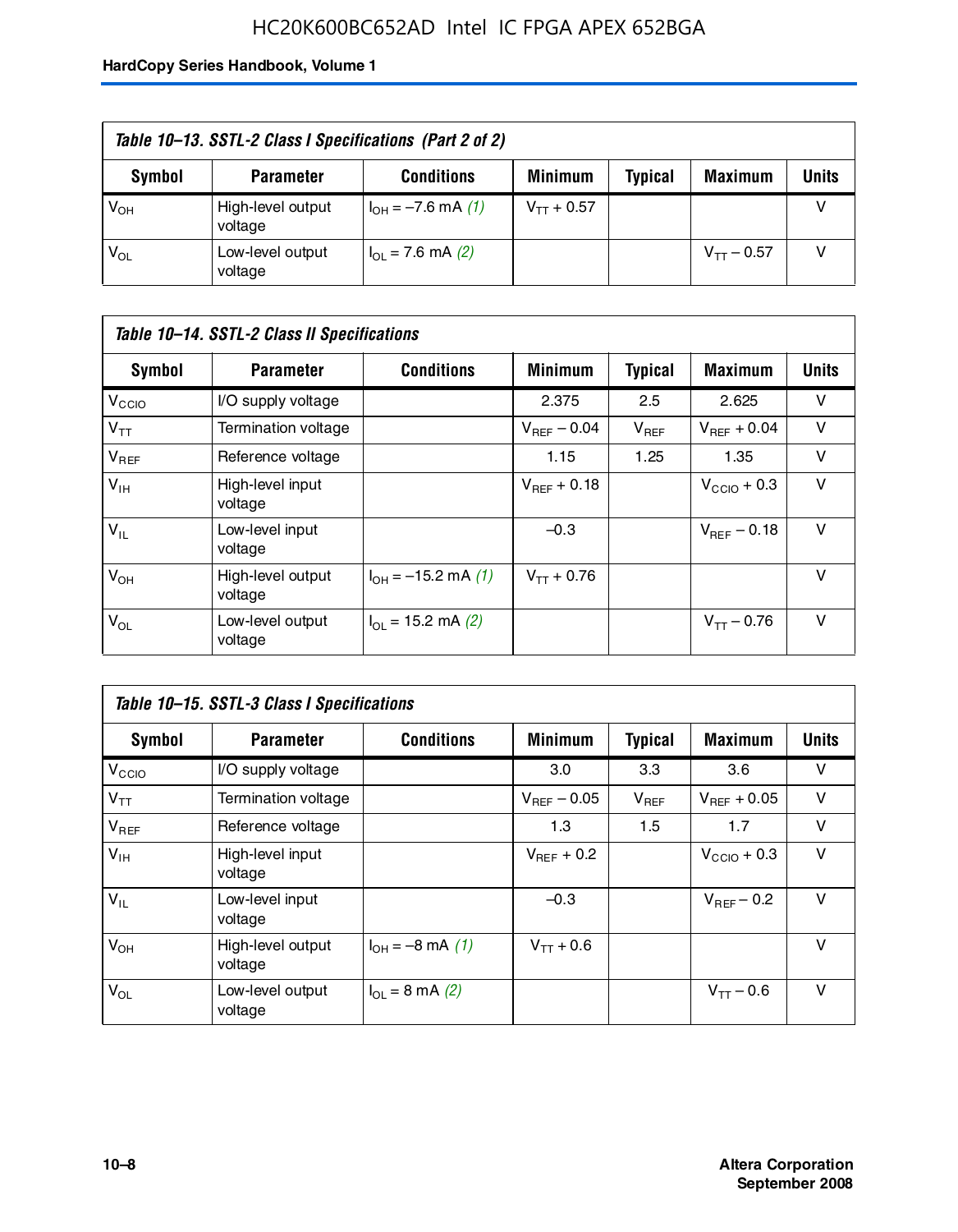#### **Recommended Operating Conditions**

| Table 10–16. SSTL-3 Class II Specifications |                              |                             |                         |                |                        |              |  |
|---------------------------------------------|------------------------------|-----------------------------|-------------------------|----------------|------------------------|--------------|--|
| Symbol                                      | <b>Parameter</b>             | <b>Conditions</b>           | <b>Minimum</b>          | <b>Typical</b> | <b>Maximum</b>         | <b>Units</b> |  |
| $V_{\rm CCIO}$                              | I/O supply voltage           |                             | 3.0                     | 3.3            | 3.6                    | v            |  |
| $V_{TT}$                                    | Termination voltage          |                             | $V_{\text{BFF}}$ – 0.05 | $V_{REF}$      | $V_{BFF}$ + 0.05       | v            |  |
| $V_{REF}$                                   | Reference voltage            |                             | 1.3                     | 1.5            | 1.7                    | v            |  |
| $V_{IH}$                                    | High-level input<br>voltage  |                             | $V_{\text{BFF}} + 0.2$  |                | $V_{CCD}$ + 0.3        | v            |  |
| $V_{IL}$                                    | Low-level input<br>voltage   |                             | $-0.3$                  |                | $V_{\text{BFF}}$ – 0.2 | $\vee$       |  |
| $V_{OH}$                                    | High-level output<br>voltage | $I_{OH} = -16$ mA (1)       | $V_{TT}$ + 0.8          |                |                        | v            |  |
| $V_{OL}$                                    | Low-level output<br>voltage  | $I_{\text{OL}}$ = 16 mA (2) |                         |                | $V_{TT} - 0.8$         | v            |  |

| Table 10–17. HSTL Class I I/O Specifications |                              |                                 |                         |                |                         |        |  |
|----------------------------------------------|------------------------------|---------------------------------|-------------------------|----------------|-------------------------|--------|--|
| Symbol                                       | <b>Parameter</b>             | <b>Conditions</b>               | <b>Minimum</b>          | <b>Typical</b> | <b>Maximum</b>          | Units  |  |
| V <sub>CCO</sub>                             | I/O supply voltage           |                                 | 1.71                    | 1.8            | 1.89                    | v      |  |
| $V_{TT}$                                     | Termination voltage          |                                 | $V_{\text{BFF}}$ – 0.05 | $V_{REF}$      | $V_{BFF}$ + 0.05        | $\vee$ |  |
| $V_{REF}$                                    | Reference voltage            |                                 | 0.68                    | 0.75           | 0.90                    | $\vee$ |  |
| $V_{\text{IH}}$                              | High-level input<br>voltage  |                                 | $V_{BFF}$ + 0.1         |                | $V_{\text{CCIO}} + 0.3$ | $\vee$ |  |
| $V_{IL}$                                     | Low-level input<br>voltage   |                                 | $-0.3$                  |                | $V_{BFF}$ – 0.1         | $\vee$ |  |
| $V_{OH}$                                     | High-level output<br>voltage | $I_{OH} = -8$ mA (1)            | $V_{CCD}$ – 0.4         |                |                         | v      |  |
| $V_{OL}$                                     | Low-level output<br>voltage  | $I_{\Omega} = 8 \text{ mA} (2)$ |                         |                | 0.4                     | $\vee$ |  |

| Table 10-18. LVPECL Specifications (Part 1 of 2) |                                 |                |                |                |              |  |  |
|--------------------------------------------------|---------------------------------|----------------|----------------|----------------|--------------|--|--|
| Symbol                                           | <b>Parameter</b>                | <b>Minimum</b> | <b>Typical</b> | <b>Maximum</b> | <b>Units</b> |  |  |
| V <sub>CIO</sub>                                 | <b>Output Supply</b><br>Voltage | 3.135          | 3.3            | 3.465          | v            |  |  |
| $V_{IH}$                                         | Low-level input<br>voltage      | 1,300          |                | 1,700          | mV           |  |  |
| $V_{IL}$                                         | High-level input<br>voltage     | 2.100          |                | 2,600          | mV           |  |  |
| $V_{OH}$                                         | Low-level output<br>voltage     | 1,450          |                | 1,650          | mV           |  |  |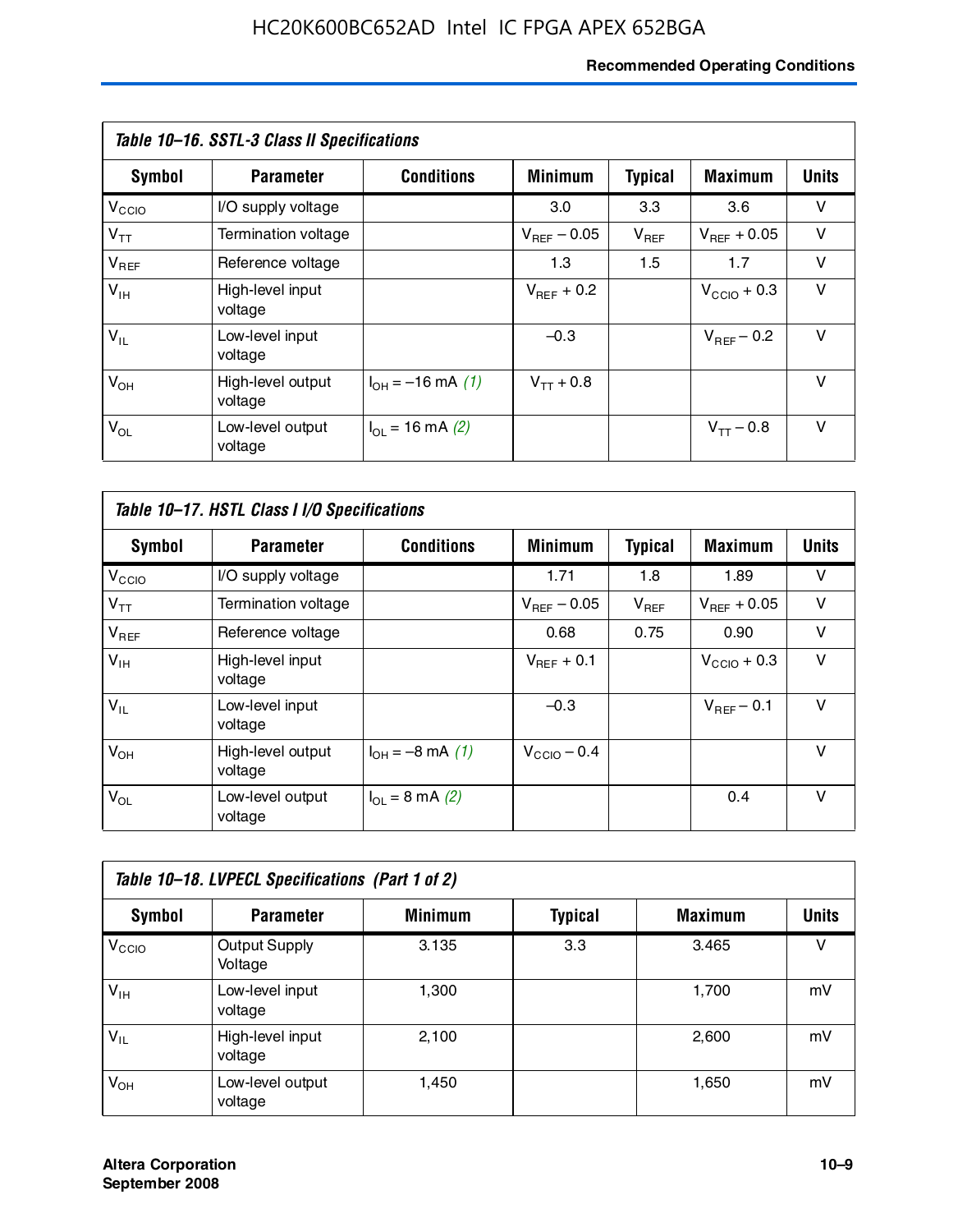| Table 10-18. LVPECL Specifications (Part 2 of 2) |                                         |                |                |                |              |  |  |
|--------------------------------------------------|-----------------------------------------|----------------|----------------|----------------|--------------|--|--|
| Symbol                                           | <b>Parameter</b>                        | <b>Minimum</b> | <b>Typical</b> | <b>Maximum</b> | <b>Units</b> |  |  |
| $V_{OL}$                                         | High-level output<br>voltage            | 2,275          |                | 2,420          | mV           |  |  |
| $V_{ID}$                                         | Input voltage<br>differential           | 400            | 600            | 950            | mV           |  |  |
| $V_{OD}$                                         | Output voltage<br>differential          | 625            | 800            | 950            | mV           |  |  |
| $t_r$ , $t_f$                                    | Rise and fall time<br>(20 to 80%)       | 85             |                | 325            | ps           |  |  |
| t <sub>DSKEW</sub>                               | Differential skew                       |                |                | 25             | ps           |  |  |
| $t_{\rm O}$                                      | Output load                             |                | 150            |                | Ω            |  |  |
| $R_{\rm L}$                                      | Receiver differential<br>input resistor |                | 100            |                | Ω            |  |  |

| Table 10–19. 3.3-V AGP I/O Specifications |                              |                               |                               |                |                               |              |  |
|-------------------------------------------|------------------------------|-------------------------------|-------------------------------|----------------|-------------------------------|--------------|--|
| Symbol                                    | <b>Parameter</b>             | <b>Conditions</b>             | <b>Minimum</b>                | <b>Typical</b> | <b>Maximum</b>                | <b>Units</b> |  |
| V <sub>CCIO</sub>                         | I/O supply voltage           |                               | 3.15                          | 3.3            | 3.45                          | v            |  |
| $V_{REF}$                                 | Reference voltage            |                               | $0.39 \times V_{\text{CCIO}}$ |                | $0.41 \times V_{\text{CCIO}}$ | v            |  |
| $V_{\text{IH}}$                           | High-level input<br>voltage  |                               | $0.5 \times V_{\text{CCIO}}$  |                | $V_{CCD}$ + 0.5               | v            |  |
| $V_{IL}$                                  | Low-level input<br>voltage   |                               |                               |                | $0.3 \times V_{\text{CCIO}}$  | v            |  |
| $V_{OH}$                                  | High-level output<br>voltage | $I_{\text{OUT}} = -500 \mu A$ | $0.9 \times V_{\text{CCIO}}$  |                | 3.6                           | $\vee$       |  |
| $V_{OL}$                                  | Low-level output<br>voltage  | $I_{\text{OUT}} = 1500 \mu A$ |                               |                | $0.1 \times V_{\text{CCIO}}$  | v            |  |
| $I_1$                                     | Input pin leakage<br>current | $0 < V_{IN} < V_{CCIO}$       | $-10$                         |                | 10                            | μA           |  |

| Table 10–20. CTT I/O Specifications (Part 1 of 2) |                                      |                   |                 |                |                |       |  |
|---------------------------------------------------|--------------------------------------|-------------------|-----------------|----------------|----------------|-------|--|
| <b>Symbol</b>                                     | <b>Parameter</b>                     | <b>Conditions</b> | <b>Minimum</b>  | <b>Typical</b> | <b>Maximum</b> | Units |  |
| V <sub>CIO</sub>                                  | I/O supply voltage                   |                   | 3.0             | 3.3            | 3.6            |       |  |
| $V_{TT}/V_{REF}$ (3)                              | Termination and<br>reference voltage |                   | 1.35            | 1.5            | 1.65           |       |  |
| $V_{IH}$                                          | High-level input<br>voltage          |                   | $V_{BFF}$ + 0.2 |                |                |       |  |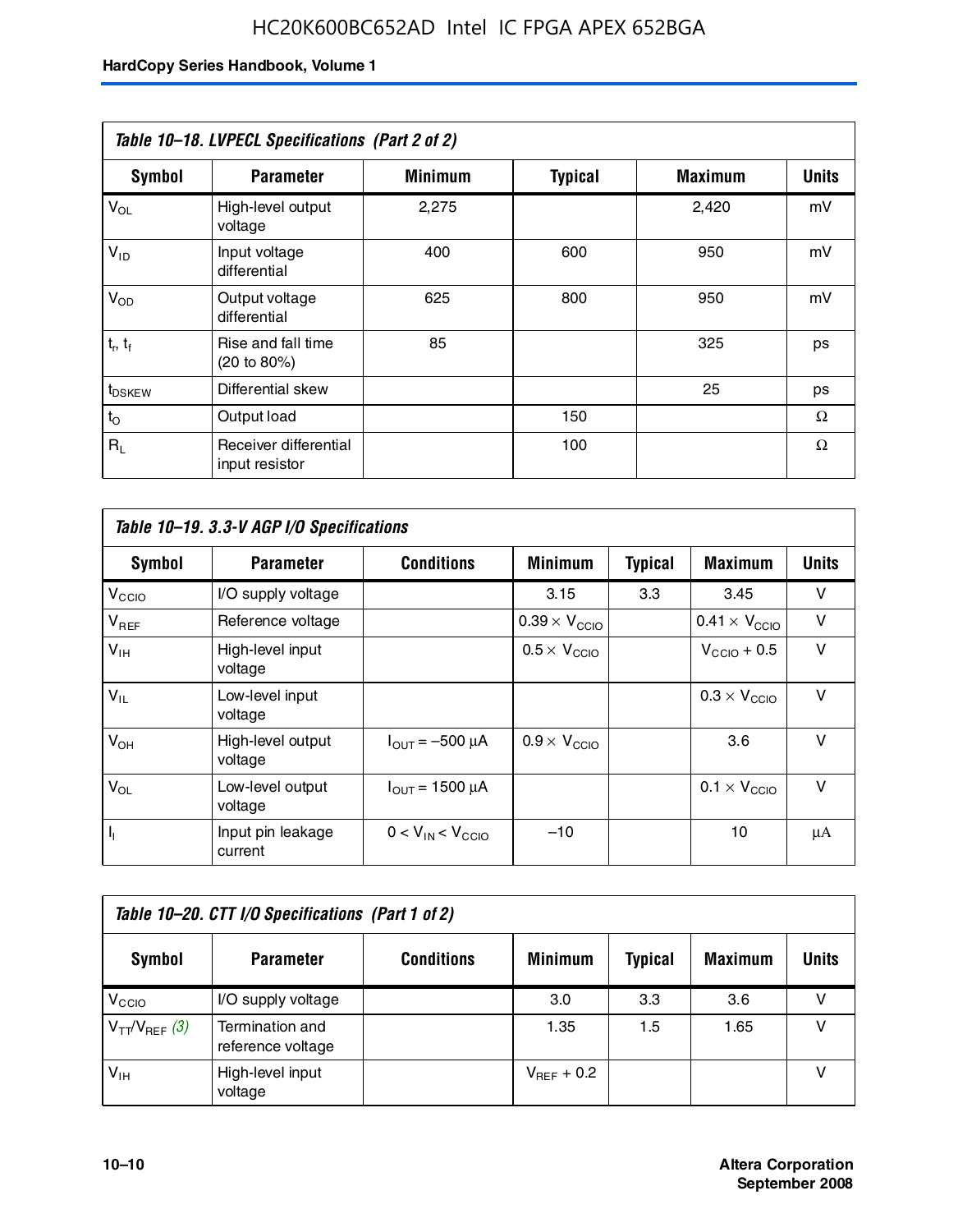#### **Recommended Operating Conditions**

| Table 10–20. CTT I/O Specifications (Part 2 of 2) |                                                      |                                             |                 |                |                 |        |  |
|---------------------------------------------------|------------------------------------------------------|---------------------------------------------|-----------------|----------------|-----------------|--------|--|
| Symbol                                            | <b>Parameter</b>                                     | <b>Conditions</b>                           | <b>Minimum</b>  | <b>Typical</b> | <b>Maximum</b>  | Units  |  |
| $V_{IL}$                                          | Low-level input<br>voltage                           |                                             |                 |                | $V_{BFF}$ – 0.2 | v      |  |
| $\mathbf{I}_{\mathbf{I}}$                         | Input pin leakage<br>current                         | $0 < V_{IN} < V_{CCIO}$                     | $-10$           |                | 10              | μA     |  |
| $V_{OH}$                                          | High-level output<br>voltage                         | $I_{OH} = -8 \text{ mA} (1)$                | $V_{BFF}$ + 0.4 |                |                 | v      |  |
| $V_{OL}$                                          | Low-level output<br>voltage                          | $I_{\Omega}$ = 8 mA (2)                     |                 |                | $V_{BFF}$ – 0.4 | $\vee$ |  |
| $I_{\odot}$                                       | Output leakage<br>current (when output<br>is high Z) | $GND \trianglelefteq V_{OUT} \leq V_{CCIO}$ | $-10$           |                | 10              | μA     |  |

*Notes to Tables 10–5 through 10–20:*

(1) The  $I_{OH}$  parameter refers to high-level output current.

(2) The  $I_{OL}$  parameter refers to low-level output current. This parameter applies to open-drain pins as well as output pins.

(3)  $V_{REF}$  specifies center point of switching range.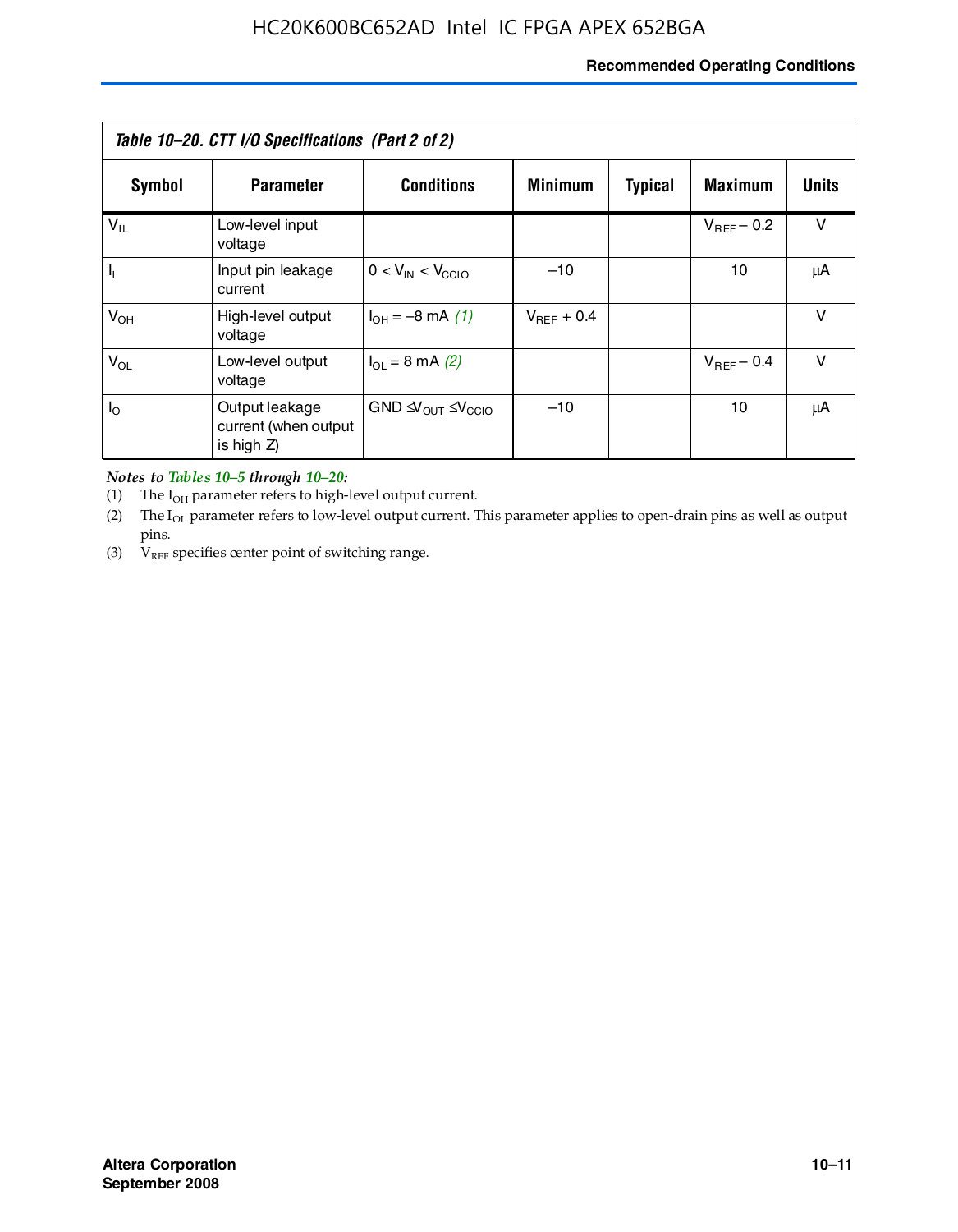Figure 10–1 shows the output drive characteristics of HardCopy APEX devices.



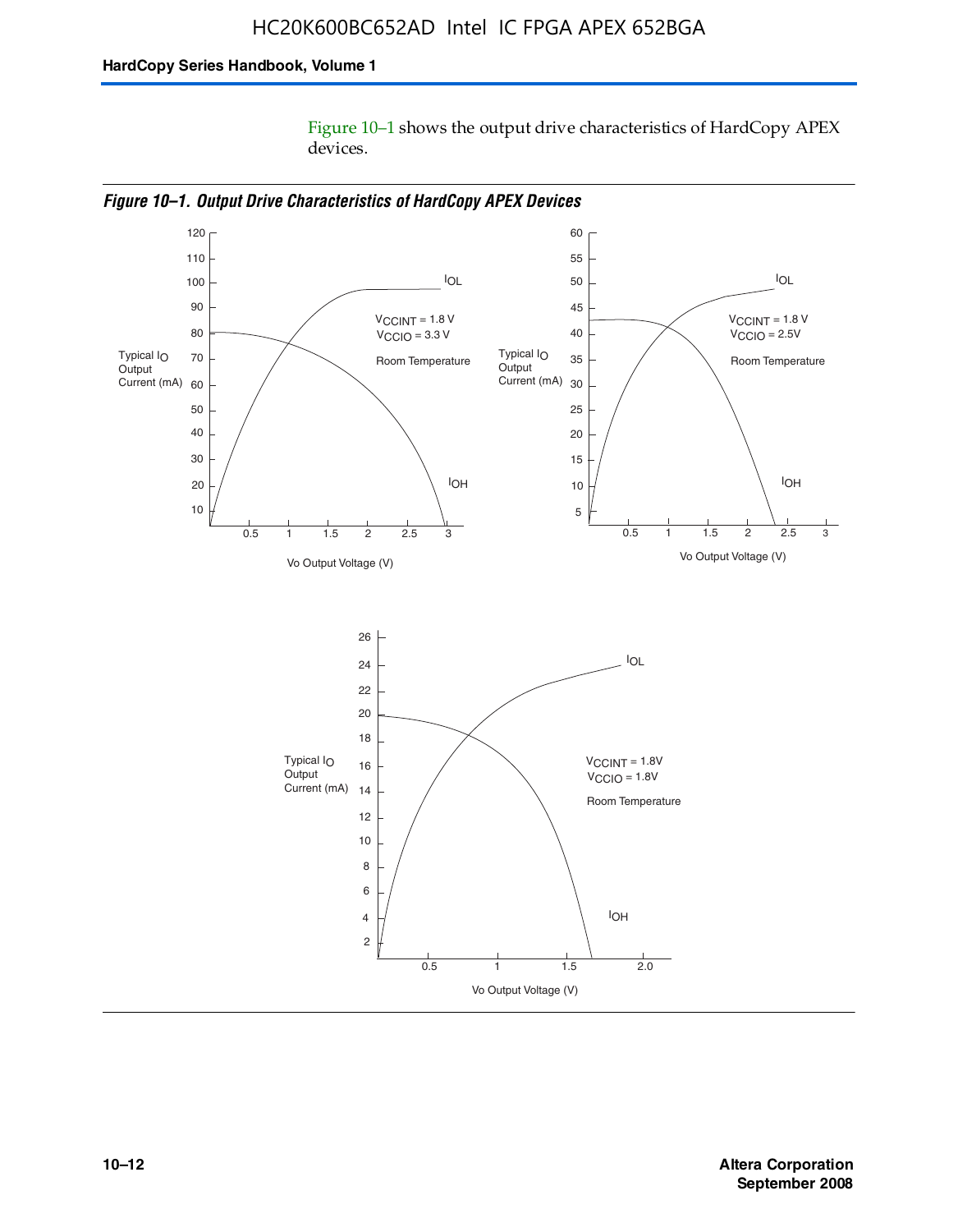Figure 10–2 shows the timing model for bidirectional I/O pin timing.

*Figure 10–2. Synchronous Bidirectional Pin External Timing*



Tables 10–21 and 10–22 describe HardCopy APEX device external timing parameters.

| <b>Table 10–21. HardCopy APEX Device External Timing Parameters Note (1)</b> |                                                                |                   |  |  |  |  |
|------------------------------------------------------------------------------|----------------------------------------------------------------|-------------------|--|--|--|--|
| Symbol                                                                       | <b>Clock Parameter</b>                                         | <b>Conditions</b> |  |  |  |  |
| t <sub>insu</sub>                                                            | Setup time with global clock at IOE register                   |                   |  |  |  |  |
| t <sub>інн</sub>                                                             | Hold time with global clock at IOE register                    |                   |  |  |  |  |
| t <sub>outco</sub>                                                           | Clock-to-output delay with global clock at IOE output register | $C1 = 35 pF$      |  |  |  |  |
| <b>t</b> INSUPLL                                                             | Setup time with PLL clock at IOE input register                |                   |  |  |  |  |
| t <sub>inhpll</sub>                                                          | Hold time with PLL clock at IOE input register                 |                   |  |  |  |  |
| <b>TOUTCOPLL</b>                                                             | Clock-to-output delay with PLL clock at IOE output register    | $C1 = 35 pF$      |  |  |  |  |

| Table 10–22. HardCopy APEX Device External Bidirectional Timing Parameters (Part 1 of 2) Note (1) |                                                                                       |              |  |  |  |  |
|---------------------------------------------------------------------------------------------------|---------------------------------------------------------------------------------------|--------------|--|--|--|--|
| Symbol                                                                                            | <b>Condition</b>                                                                      |              |  |  |  |  |
| <b><i>L</i>INSUBIDIR</b>                                                                          | Setup time for bidirectional pins with global clock at LAB-adjacent input<br>register |              |  |  |  |  |
| <b><i>L</i>INHBIDIR</b>                                                                           | Hold time for bidirectional pins with global clock at LAB-adjacent input<br>register  |              |  |  |  |  |
| <b>LOUTCOBIDIR</b>                                                                                | Clock-to-output delay for bidirectional pins with global clock at IOE<br>register     | $C1 = 35 pF$ |  |  |  |  |
| <b>T</b> x <sub>7BIDIR</sub>                                                                      | Synchronous output enable register to output buffer disable delay                     | $C1 = 35 pF$ |  |  |  |  |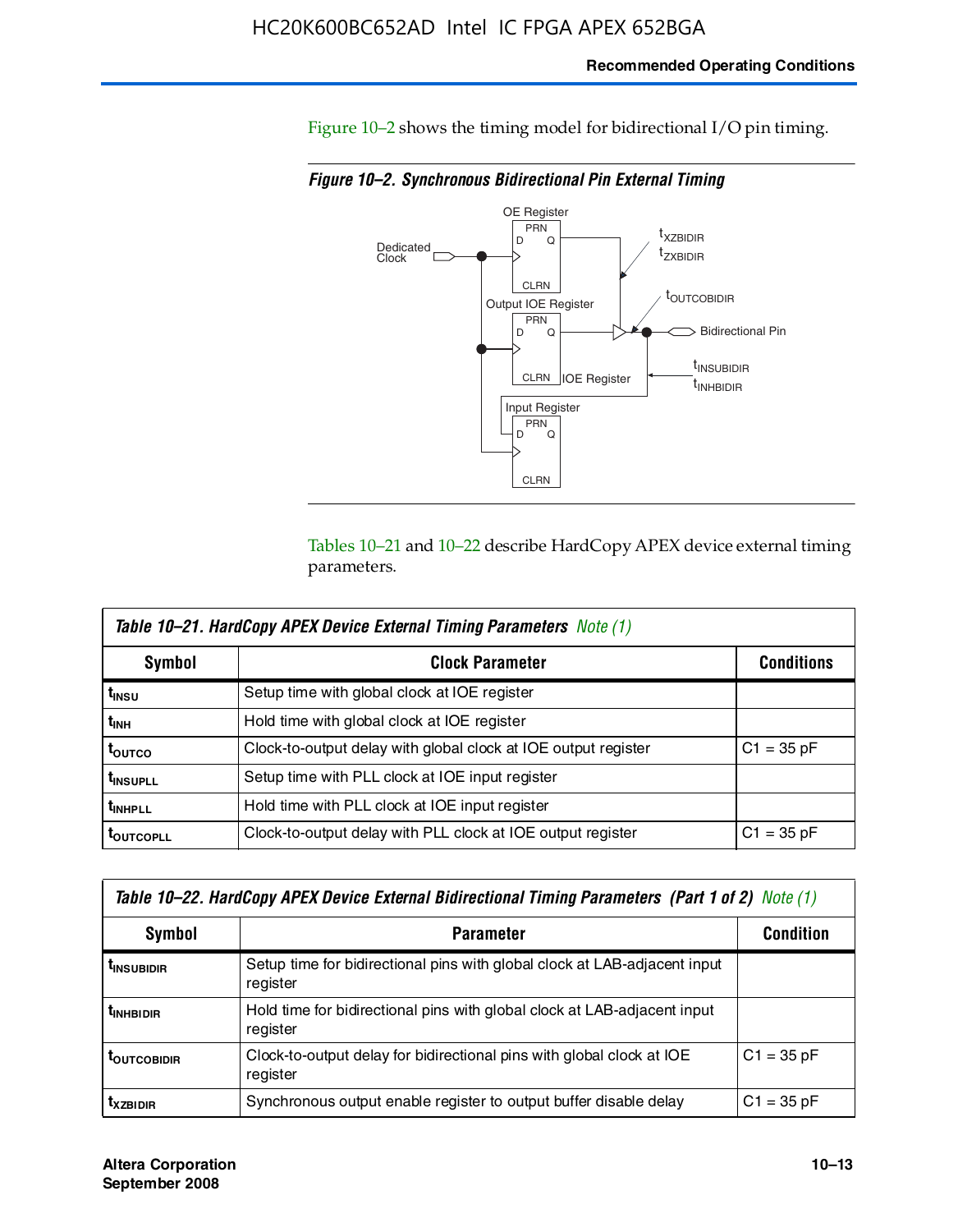| Table 10–22. HardCopy APEX Device External Bidirectional Timing Parameters (Part 2 of 2) Note (1) |                                                                                    |                  |  |  |  |
|---------------------------------------------------------------------------------------------------|------------------------------------------------------------------------------------|------------------|--|--|--|
| Symbol                                                                                            | <b>Parameter</b>                                                                   | <b>Condition</b> |  |  |  |
| t <sub>zxbidir</sub>                                                                              | Synchronous output enable register to output buffer enable delay                   | $C1 = 35 pF$     |  |  |  |
| <b>t</b> insubidirpll                                                                             | Setup time for bidirectional pins with PLL clock at LAB-adiacent input<br>register |                  |  |  |  |
| <b><i>LINHBIDIRPLL</i></b>                                                                        | Hold time for bidirectional pins with PLL clock at LAB-adjacent input<br>register  |                  |  |  |  |
| <b>TOUTCOBIDIRPLL</b>                                                                             | Clock-to-output delay for bidirectional pins with PLL clock at IOE register        | $C1 = 35 pF$     |  |  |  |
| <b>TXZBIDIRPLL</b>                                                                                | Synchronous output enable register to output buffer disable delay with<br>PLL      | $C1 = 35 pF$     |  |  |  |
| <i>t</i> zxbidirpll                                                                               | Synchronous output enable register to output buffer enable delay with<br>PLI.      | $C1 = 35 pF$     |  |  |  |

*Note to Tables 10–21 and 10–22:*

(1) These timing parameters are sample-tested only.

Tables 10–23 and 10–24 show the external timing parameters for HC20K1500 devices.

| Table 10-23. HC20K1500 External Timing Parameters<br>Note (1) |     |     |      |  |
|---------------------------------------------------------------|-----|-----|------|--|
| <b>Symbol</b>                                                 | Min | Max | Unit |  |
| t <sub>INSU</sub>                                             | 2.0 |     | ns   |  |
| $t_{\sf INH}$                                                 | 0.0 |     | ns   |  |
| t <sub>outco</sub>                                            | 2.0 | 5.0 | ns   |  |
| t <sub>INSUPLL</sub>                                          | 3.3 |     | ns   |  |
| t <sub>INHPLL</sub>                                           | 0.0 |     | ns   |  |
| <b>toutcopll</b>                                              | 0.5 | 2.1 | ns   |  |

| Table 10–24. HC20K1500 External Bidirectional Timing Parameters<br>(Part 1 of 2) Note $(1)$ |     |     |      |  |
|---------------------------------------------------------------------------------------------|-----|-----|------|--|
| <b>Symbol</b>                                                                               | Min | Max | Unit |  |
| t <sub>insubidir</sub>                                                                      | 1.9 |     | ns   |  |
| t <sub>inhBidir</sub>                                                                       | 0.0 |     | ns   |  |
|                                                                                             |     |     |      |  |

**t**<sub>OUTCOBIDIR</sub> 2.0 5.0 ns **tXZBIDIR** 7.1 ns **t<sub>zxbidir</sub>** https://www.flood.com/distance/community/community/community/community/community/community/community/ t<sub>INSUBIDIRPLL</sub> 3.9 and 3.9 ns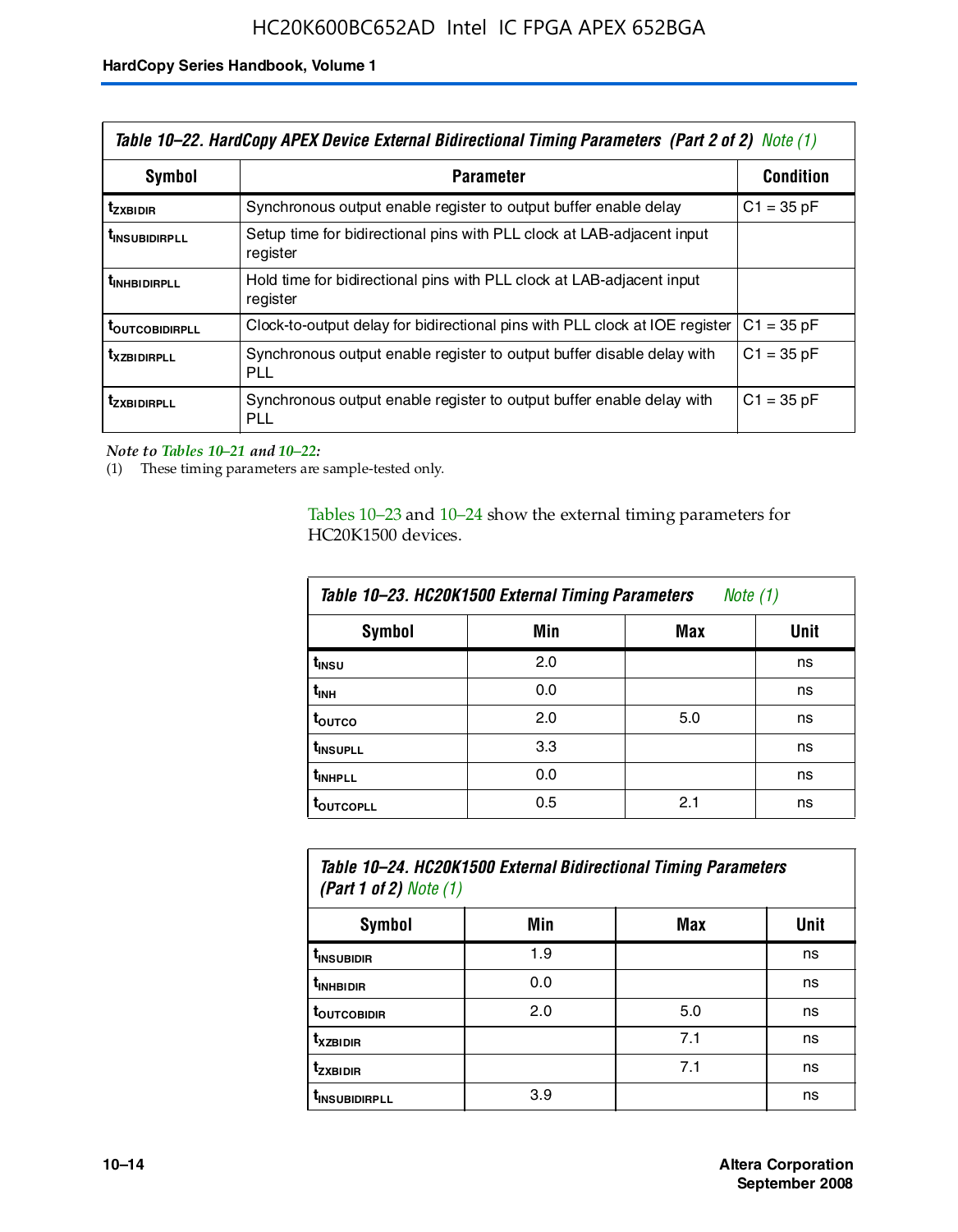| Table 10–24. HC20K1500 External Bidirectional Timing Parameters<br>(Part 2 of 2) $Note (1)$ |     |     |      |
|---------------------------------------------------------------------------------------------|-----|-----|------|
| Symbol                                                                                      | Min | Max | Unit |
| <b><i>UNHBIDIRPLL</i></b>                                                                   | 0.0 |     | ns   |
| <b><i>LOUTCOBIDIRPLL</i></b>                                                                | 0.5 | 2.1 | ns   |
| <i><b>T</b>XZBIDIRPLL</i>                                                                   |     | 4.2 | ns   |
| Izxridirpi i                                                                                |     | 4.2 | ns   |

*Note to Tables 10–23 and 10–24:*

(1) Timing information is preliminary. Final timing information will be available in a future version of this data sheet.

**Document Revision History**

Table 10–25 shows the revision history for this chapter.

| Table 10–25. Document Revision History |                                                                             |                           |  |
|----------------------------------------|-----------------------------------------------------------------------------|---------------------------|--|
| <b>Date and Document</b><br>Version    | <b>Changes Made</b>                                                         | <b>Summary of Changes</b> |  |
| September 2008,<br>v2.3                | Updated chapter number and metadata.                                        |                           |  |
| June 2007, v2.2                        | Minor text edits.                                                           |                           |  |
| December 2006<br>v2.1                  | Updated revision history.                                                   |                           |  |
| March 2006                             | Formerly chapter 12; no content change.                                     |                           |  |
| January 2005<br>v2.0                   | Update device names and other minor textual changes.                        |                           |  |
| June 2003<br>v1.0                      | Initial release of Operating Conditions, in the HardCopy<br>Device Handbook |                           |  |